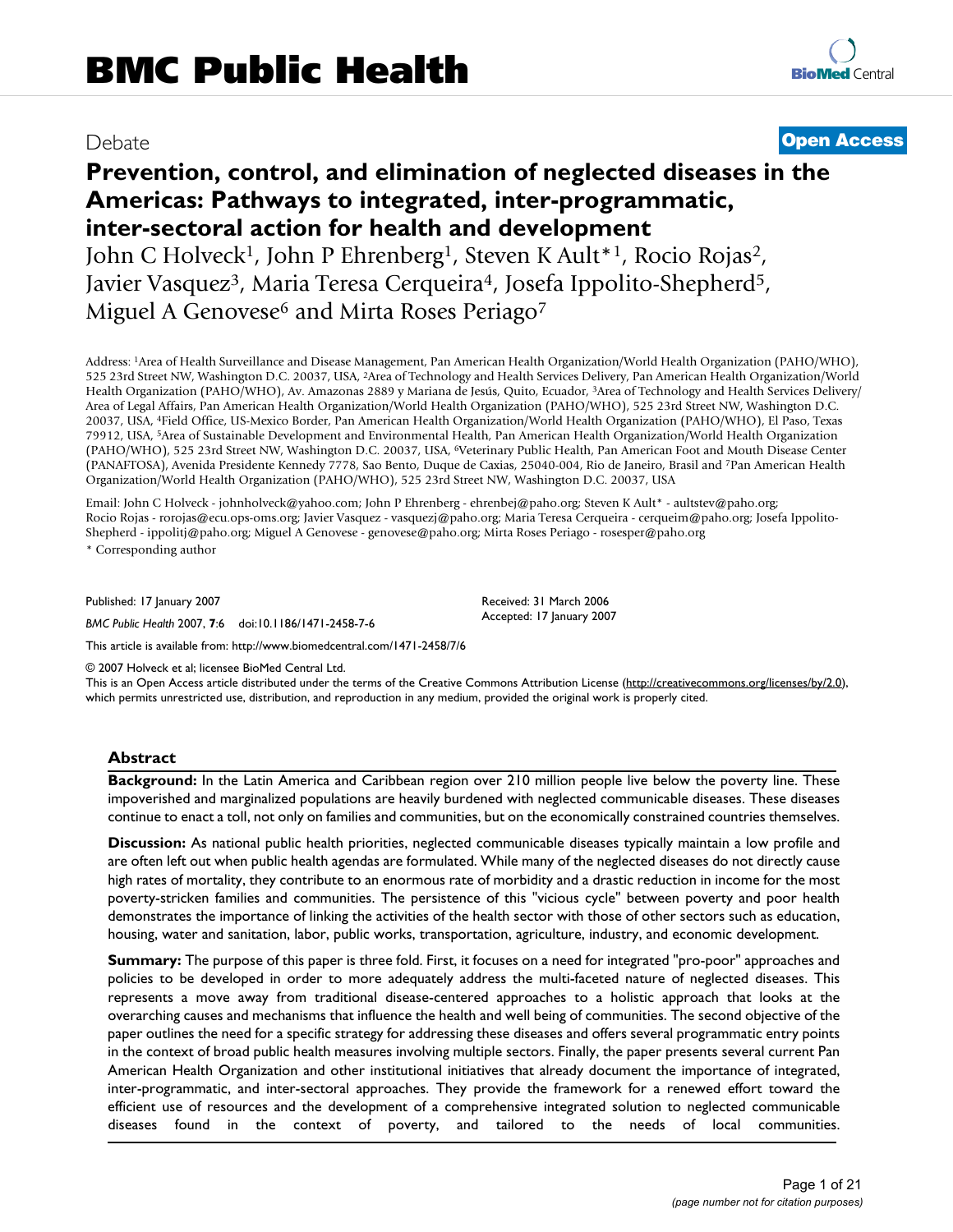# **Background**

# *Broader understanding of poverty*

Extreme poverty coupled with environmental degradation continues to undermine and circumvent progress toward poverty reduction. The statistics have provided a sobering reality in regards to the current state of affairs in many parts of the world (see Table 1).

Development thinking and practice have evolved in ways that should prove more conducive to tackling the multidimensional nature of poverty. Even the understanding of poverty as a concept has broadened. As the Global Poverty Report 2000 makes clear,

"Poverty goes beyond a lack of income. It is multi-dimensional, encompassing economic, social, and governance perspectives. Economically, the poor are not only deprived of income and resources, but of opportunities. Markets and jobs are often difficult to access, because of low capabilities and geographical and social exclusion. Limited education affects their ability to get jobs and to access information that could improve the quality of their lives. Poor health, due to inadequate nutrition and health services, further limits their prospects for work and from realizing their mental and physical potential [9].

# *Poverty and conflict*

Today, conflict affects some 35 of the world's poorest countries. The uncertainty that comes as a result of living amidst violence erodes social capital and destroys families, creating an environment that makes reintegrating combatants and rebuilding cohesive political systems very difficult [10]. Evidence from case studies and statistical analyses suggests that rising levels of poverty, a decline in state services, and sharp political, social and economic horizontal inequalities between groups are major causes of conflict [11,12]. Environmental degradation, population pressure, falling agricultural productivity and scarcity of water, have also been linked to conflict, as they are sources of poverty [13-15]. These unstable environments are national security threats for both wealthy and poor countries [16].

These threats will continue to rise as poverty is expected to increasingly move from rural to urban areas [17]. The worldwide urbanization of poverty accelerates the risk of instability [18]. This fact becomes particularly noteworthy as the rate of the urban population in developing countries is expected to double over the next 20 years.

# *The final straw: disease*

The World Health Organization (WHO) estimates that diseases associated with poverty are responsible for 45% of the total disease burden in developing countries [19]. The Millennium Development Goals (MDGs), as well as several other global initiatives have focused exclusively on the control of major communicable diseases with high mortality rates, such as HIV/AIDS, tuberculosis, and malaria. However, this focus has left out a considerable list of "other diseases" that have been aptly coined the "neglected diseases" (NDs). These diseases have been given relatively little attention by national governments and are considered to be low priority international public health issues.

# *Neglected diseases*

The NDs are largely comprised of infectious tropical diseases. Today, NDs can be usefully considered as a group because they are concentrated almost exclusively among impoverished populations living in marginalized areas. These incapacitating diseases, such as lymphatic filariasis, onchocerciasis, schistosomiasis, soil-transmitted helminthiasis (ascariasis, trichuriasis and hookworm infection), Chagas disease, Buruli ulcer, leishmaniasis, leprosy, and trachoma continue to inflict severe disability and sometimes death. Though the phrase "neglected tropical diseases" is commonly used in the literature today, we have instead chosen the broader phrase "neglected diseases" because some of the infectious diseases of concern in the Americas, such as plague and leptospirosis, are not geographically limited to the tropics and sub-tropics. The NDs also contribute to the overall burden of communicable diseases in the region

Although medically diverse, NDs share features that allow them to persist in conditions of poverty where they frequently overlap [20]. These conditions of poverty include unsafe water, poor sanitation and refuse disposal, which sustain transmission cycles and favor the proliferation of vectors that transmit disease. Other conditions, such as a lack of access to health services, low levels of literacy, inadequate nutrition and poor personal hygiene all help to increase vulnerability to infection and work against prevention efforts. Specific technical opportunities to control NDs in LAC through inter-sectoral and multi-disease approaches were recently reviewed [21], and complement this paper which focuses principally on inter-programmatic opportunities for synergy within health agencies with a focus on PAHO.

# *Neglected populations*

Neglected populations living in poverty throughout the developing world (e.g., slum and shanty-town dwellers, numerous indigenous groups and small ethnic groups, and the rural poor including migratory workers in agriculture, miners, and fishers) are often heavily burdened by communicable and non-communicable diseases, and highly marginalized by the health sector. In some areas women and children may be considered neglected populations due to their limited access to health and social sup-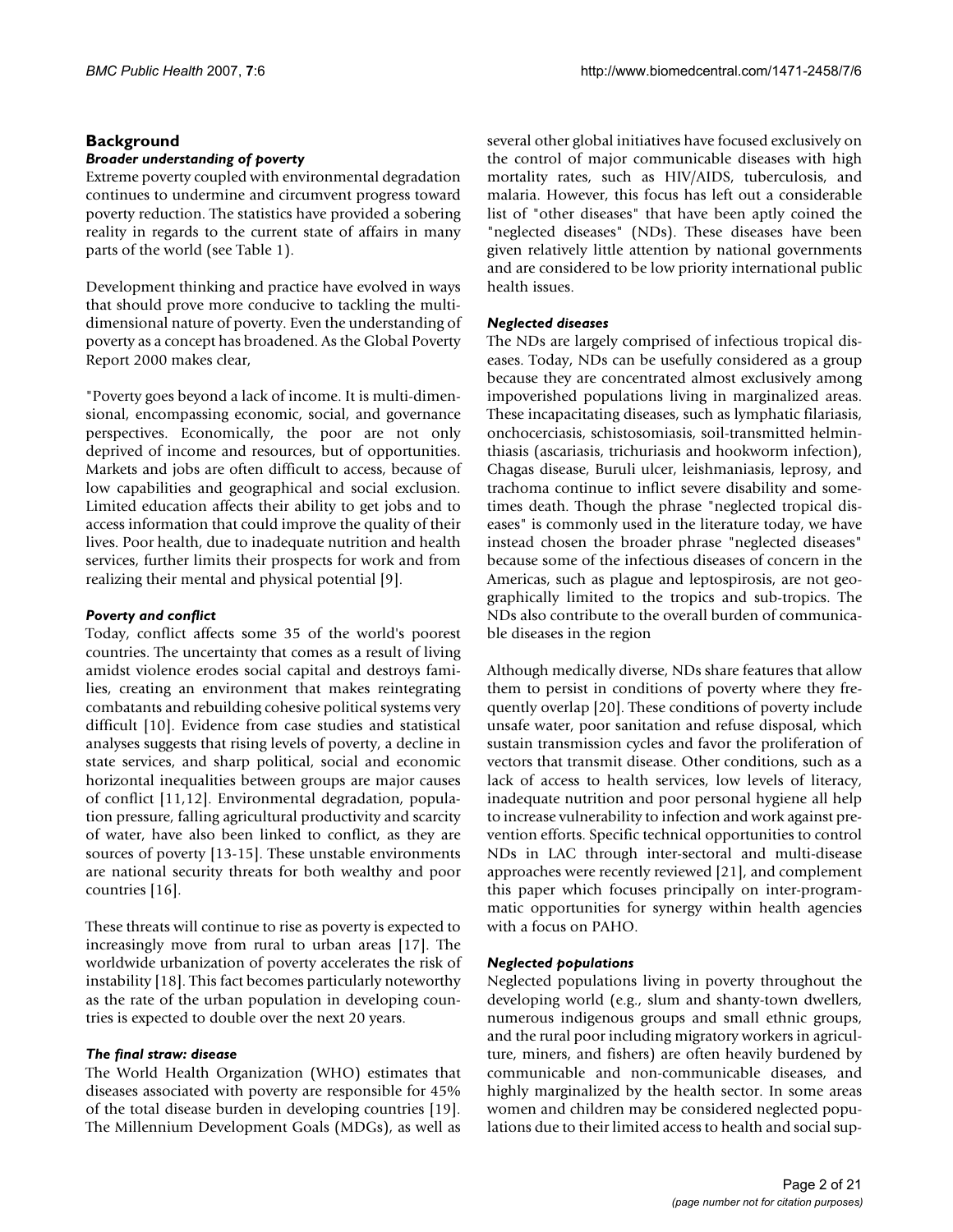#### **Table 1: Poverty statistics among the world's population of 6 billion**

• Almost 3 billion on less than \$2 per day, and 1.2 billion people are estimated to still live on less than \$1 per day [1]. In Latin America and the Caribbean (LAC), which has a total population of 561 million [2], 132 million live on less than \$2 a day, and 57 million live on less than \$1 per day [3]

- 2.4 billion people lack basic sanitation [1]
- 2 billion people are without electricity [4]
- 1 billion adults are illiterate [1]
- 1 billion people are without adequate shelter [4]
- 110 million school-age children are out of school, 60% of them girls [1]
- 1 billion people lack access to safe water [1]
- 880 million people lack access to basic health services [5]
- 790 million people lack adequate nutrition [1]
- 250 million children between the ages of 5 and 14 do wage work outside their household often under harsh conditions [6]
- One third of human deaths, some 50,000 daily, are due to poverty-related causes and thus avoidable, insofar as poverty is avoidable [7, 8]

port services. This hinders their ability to exercise their basic human rights and fundamental freedoms, especially the right to physical and mental health

A reduction in the communicable disease burden would enable these communities and groups to become more economically active and therefore further reduce the socioeconomic factors contributing to disease. A reduction in the total ND burden may not only improve the overall economic performance of families and communities, but of entire nations.

#### *Millennium Development Goals*

In 2000, all 191 United Nations member states unanimously pledged to meet eight MDGs by the year 2015. Among this agenda are the explicit goals of eradicating extreme poverty and hunger (MDG-1), and ensuring environmental sustainability (MDG-7). Communicable diseases are overarching issues of sustainable development rather than exclusively health matters, as evidenced by the high long-term costs, loss of productivity and social burdens associated with illness and disability from NDs, which go beyond the usual economic analysis of ill health.

Although NDs are not explicitly mentioned among the MDGs, the goals cannot be fully achieved without an integrated strategy which includes their prevention, control or elimination. An integrated strategy which includes the NDs supports all eight of the MDGs including ten out of the eighteen Millennium Declaration targets. Several examples of how integrated ND control supports the MDGs are listed below:

• De-worming cost-effectively improves the nutritional status of poor children, contributing to the goal of *Eradication of Hunger (MDG-1)* [22-25], and combines well with vitamin A supplementation.

• De-worming improves school attendance and thus increases the chances of completing primary education, contributing to the goal of *Primary Education (MDG-2)* [22,23[,26](#page-18-0)]

• Promoting income-generating activities such as micro-enterprises for poor women to produce insecticide-treated bed nets, combined with educating mothers in child care and health skills contributes to the *Empowerment of Women (MDG-3)* [27].

• Reducing the combined burden of multiple parasitic diseases (poly-parasitism) [28] and micronutrient deficiencies contributes to the *Reduction of Child Mortality (MDG-4)*.

• Controlling iron deficiency and anemia due to hookworm results in the *Improvement of Maternal Health (MDG-5)* [29].

• Combating NDs contributes to the goal of *Combating HIV, Malaria and other Diseases (MDG-6)* [30] especially where co-infection compounds the health problems of AIDS and malaria victims.

• Implementing environmental sanitation (safe excreta and wastewater disposal) reduces fecal contamination of soil, water, and irrigated crops, contributing to *Ensuring Environmental Sustainability (MDG-7)*.

• Inter-sectoral approaches to ND prevention and control involve establishing extended partnerships compatible with the goal of *Global Partnerships for Development (MDG-8)* [31].

A bold ND prevention and control effort coordinated with other sectors and activities, has the ability to drive the agenda for sustainable development and help achieve the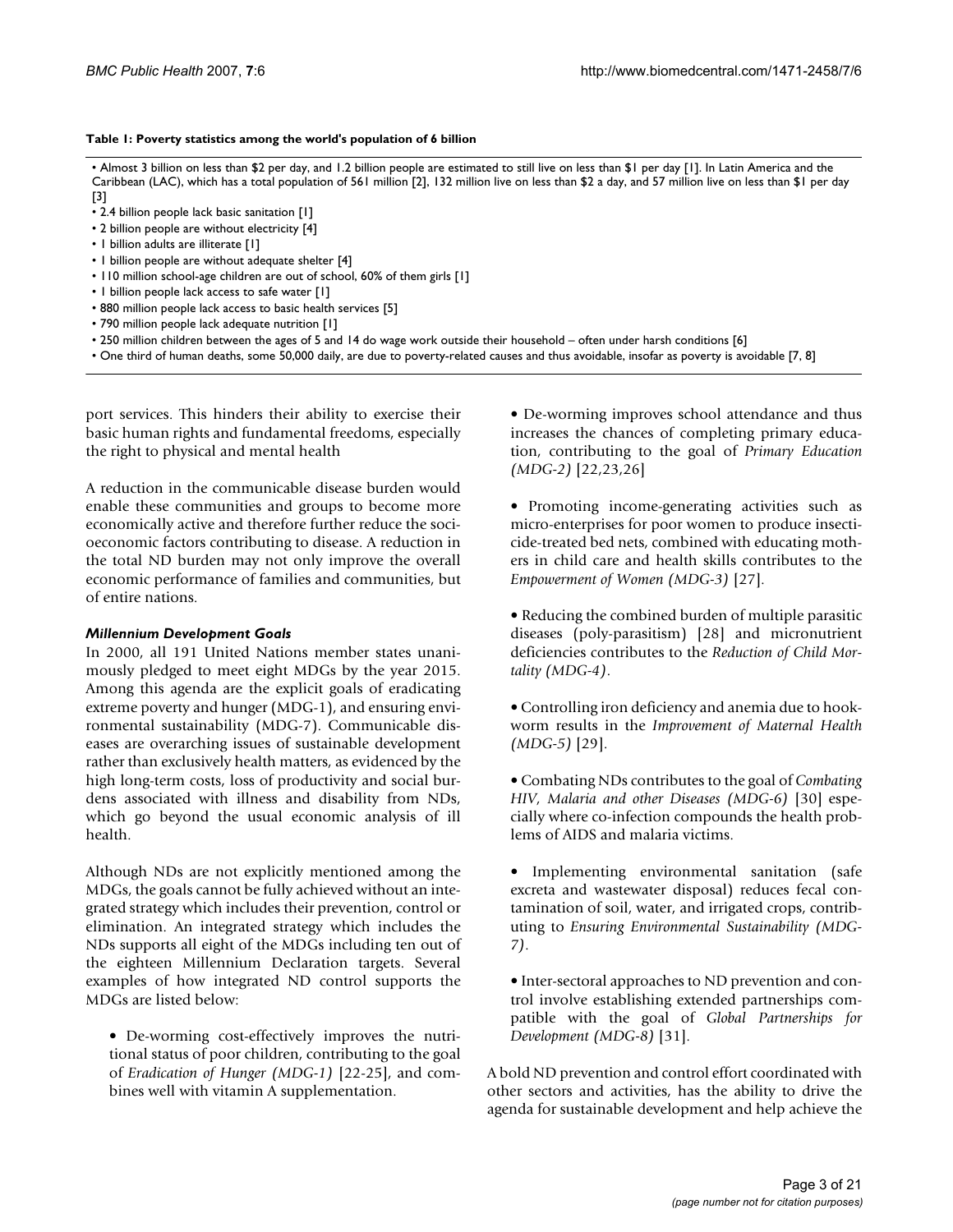targets for the MDGs. Keeping this objective in mind this paper seeks to examine the following questions:

- How can an integrated ND agenda provide entry points to unify and coordinate the various programs and sectoral agencies involved?
- What are the current PAHO and other institutional initiatives that incorporate and highlight entry points for inter-sectoral initiatives and integrative approaches to health? Are there successful country examples of these initiatives in action?
- What are the common elements that provide a framework for an integrated, inter-programmatic, and inter-sectoral strategy for the prevention, control, and elimination of NDs?

# **Discussion: the case for a different approach** *Rationale for an integrated approach*

NDs and the environment in which they flourish are intimately tied with other issues of sustainable development, therefore allowing the ND agenda to provide an ideal entry point to develop new paradigms of action. The introduction of basic public health measures in communities would significantly reduce the burden of a number of diseases where these elements play an important role. There is also a considerable overlap in the prevention and management of these diseases, permitting useful synergies amongst these efforts. It is now an opportune time to link an integrated ND strategy with the newly emerging global partnerships addressing HIV/AIDS, tuberculosis and malaria, in order to take advantage of the economies of scale that occur during the scaling up process of these global initiatives [32].

There exists an urgent need to develop innovative tools to combat NDs, particularly ones that move away from a vertical, single disease-centered approach to those that focus on a more horizontal population health approach. The population approach encompasses a broader notion of health which recognizes the range of social, economic and physical environmental determinants that contribute to health. By providing opportunities for integrative solutions to health conditions, and by fostering participatory approaches at the local level, these neglected populations will be better equipped to identify determinants that contribute to poor health, thereby allowing them to exercise their basic human rights, and ultimately break out of the cycle of poverty and illness.

#### *Integrated, inter-programmatic, and inter-sectoral approaches*

Integrated, inter-programmatic and inter-sectoral approaches are not new phenomena. They represent a

working multi-disciplinary framework or strategy for which countries, technical assistance organizations and governments should work toward.

The word *'integrated'* stresses that the object or system of interest is a complex, multi-dimensional one, and consists of different interacting elements. These interacting elements may be assessed by examining the available resources within an equity framework. *'Inter-programmatic'* approaches represent opportunities to combine two or more disease-specific or health-specific programs, which are often found in the same health agency.*'Inter-sectoral'* partnering is the process of creating joint interorganizational initiatives across two or more sectors – inter-sectoral partnerships involve collaboration between organizations that may be based in various sectors: the state (government), the market (business), and civil society (non-governmental organizations (NGOs), non-profits, etc.)" [17].

In the specific context of the ND agenda, integrated, interprogrammatic and inter-sectoral approaches to reach marginalized populations or geographic areas, based on stratification of risks, provide added value for several reasons:

- They represent solutions by "piggy-backing" one disease control intervention with another. For example, combined therapies may be used to control soil-transmitted helminths, schistosomiasis, and lymphatic filariasis by jointly administering praziquantel and albendazole in the same interval [33-35].
- They provide added benefits to the community at large by drawing attention to issues that generally fall outside the purview of the health sector and are intrinsically related with States' human rights obligations (e.g., improved housing and education, provision of clean water, safe disposal of excrement).
- They have the potential to greatly increase the standard of living for the local community by recognizing the economic impact that these diseases have as a result of disability and lost productivity.

Many complex issues, such as housing for the urban poor and local economic development require a wide range of resources and abilities that integration, inter-programmatic and inter-sectoral efforts are the only viable approaches to effectively address them over the long-term and help to reduce the duplication of activities. These approaches can also stimulate innovative solutions by addressing the diverse goals of various participants. In effect, they can produce activities in which "the whole is more than the sum of its parts" [36].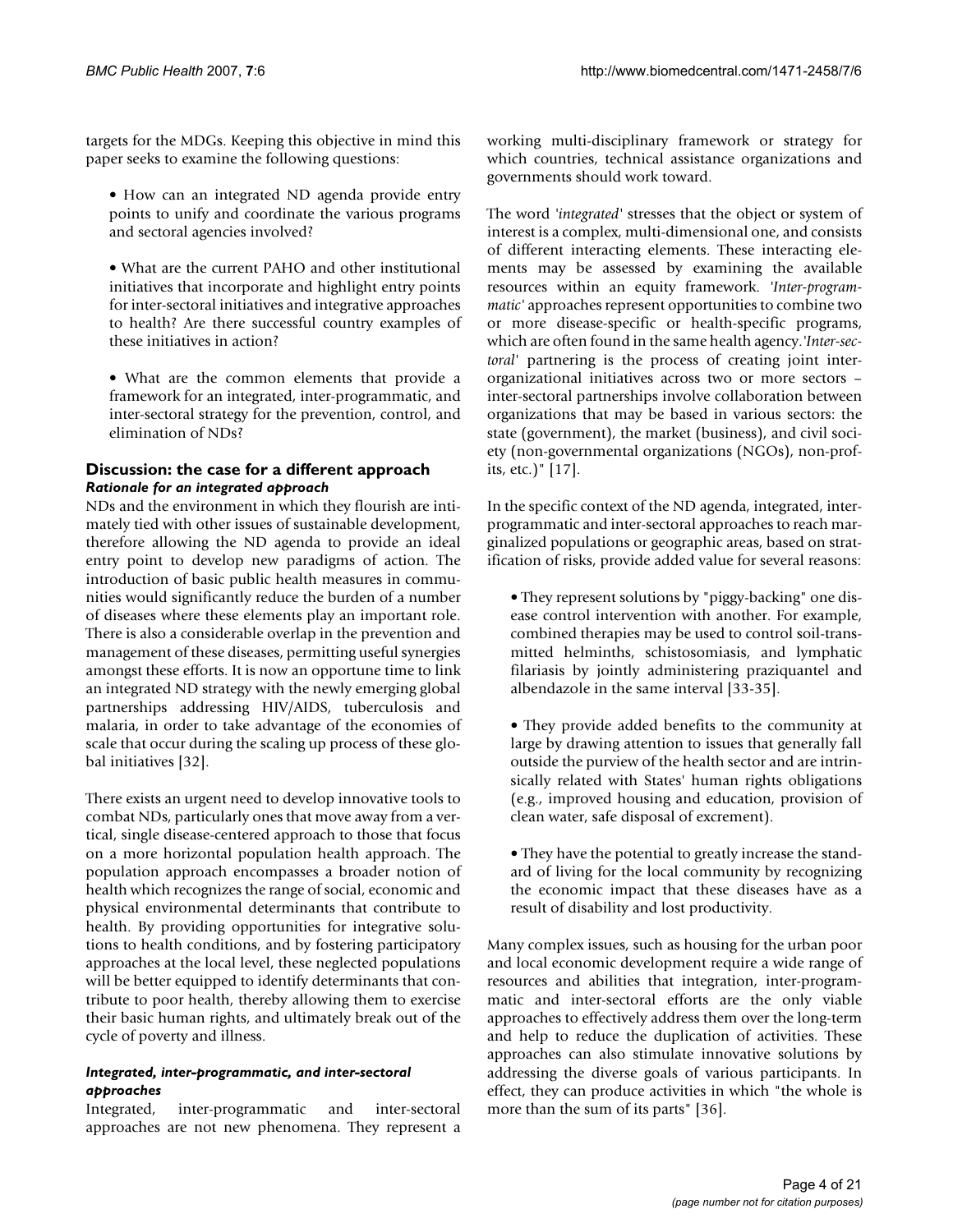The combination of these approaches are emerging as an increasingly important development strategy. Current trends in the LAC region include a decline in international development funding, the slow decentralization or devolution of national government power and function to municipal and local entities, heightened involvement of the private sector in social issues, and an increasing number of civil society actors [37]. This implies the need for more effective coordination among government programs, increased transparency through participatory approaches and increased access to better information for all stakeholders.

#### *Opportunities among existing initiatives*

Technical cooperation of WHO/PAHO has evolved strategically in direct support to mid-level and local governments and agencies within the framework of decentralization and local development. In particular, there are eight initiatives which provide entry points and opportunities for integration and inter-sectoral partnerships at the local level. They are discussed in more detail below.

They include:

I. Health of the Indigenous Peoples of the Americas Program (PAHO/WHO)

II. Productive and Healthy Municipalities (PAHO/WHO)

III. Community Driven Development (World Bank)

IV. Healthy Municipalities and Communities Initiative (PAHO/WHO)

V. Health-Promoting Schools Regional Initiative (PAHO/ WHO)

VI. Primary Environmental Care (PAHO/WHO)

VII. Inter-Sectoral Cooperation: Health and Agriculture (PAHO/WHO)

VIII. Initiative on Public Health and Human Rights (PAHO/WHO)

These initiatives provide a strong foundation to build upon in the LAC region. By examining the overlapping and complimentary features it may be possible to bolster and scale up what has been proven to work, as well as foster future collaborative action.

# **I. Health of the Indigenous Peoples of the Americas Program**

The Health of the Indigenous Peoples of the Americas (HIPA) Program represents a specific population characterized by precarious health and living conditions, due to an elevated exposure to several factors including; the gradual destruction of the ecosystems supporting their communities, overexploitation of natural resources, natural disasters and the local capacity to respond, labor migration patterns, alcohol abuse, and indiscriminate land colonization by other groups. All of these factors play a significant role in the alarmingly high burden of disease that is ever present within this population. Some communicable diseases that occur with great frequency within this population include malaria, onchocerciasis, acute respiratory infections, tuberculosis and helminthiasis. Additionally, these populations are often plagued with malnutrition, skin infections and diarrhea [38].

In light of the marginalized and underrepresented nature of the indigenous peoples, several attempts have been made to identify strategies that could provide formal health care to this population through an integrated approach while taking into consideration their distinct historical and socio-cultural characteristics. The HIPA Program is a primary example of how integration, inter-programmatic and inter-sectoral activities can provide a synergistic benefit to neglected populations.

The HIPA Program highlights the importance of four lines of work; advocacy and the development of technical capacity and coordination; policy development and targeting for the achievement of the MDGs; information and knowledge management; and primary health care with an intercultural approach.

The program articulates the ability and willingness to incorporate inter-programmatic and inter-sectoral approaches tailored to the needs of specific indigenous populations. The HIPA Program notes that "The establishment of intra-institutional, inter-institutional, and intersectoral partnerships has facilitated the incorporation of the health of the indigenous peoples of the Americas into the political agendas and of work within the organization and in institutions that have directives regarding the indigenous peoples of the Region"[38]. Furthermore, the initiative highlights several current integrative and interprogrammatic activities in 14 areas: integrated management of childhood illnesses (IMCI), malaria, tuberculosis, reproductive health, water and sanitation, maternal and child health, virtual campus, mental health, human rights, sexually transmitted infections (STI)-HIV/AIDS, social exclusion, health of older adults, oral health, eye health and rehabilitation [38].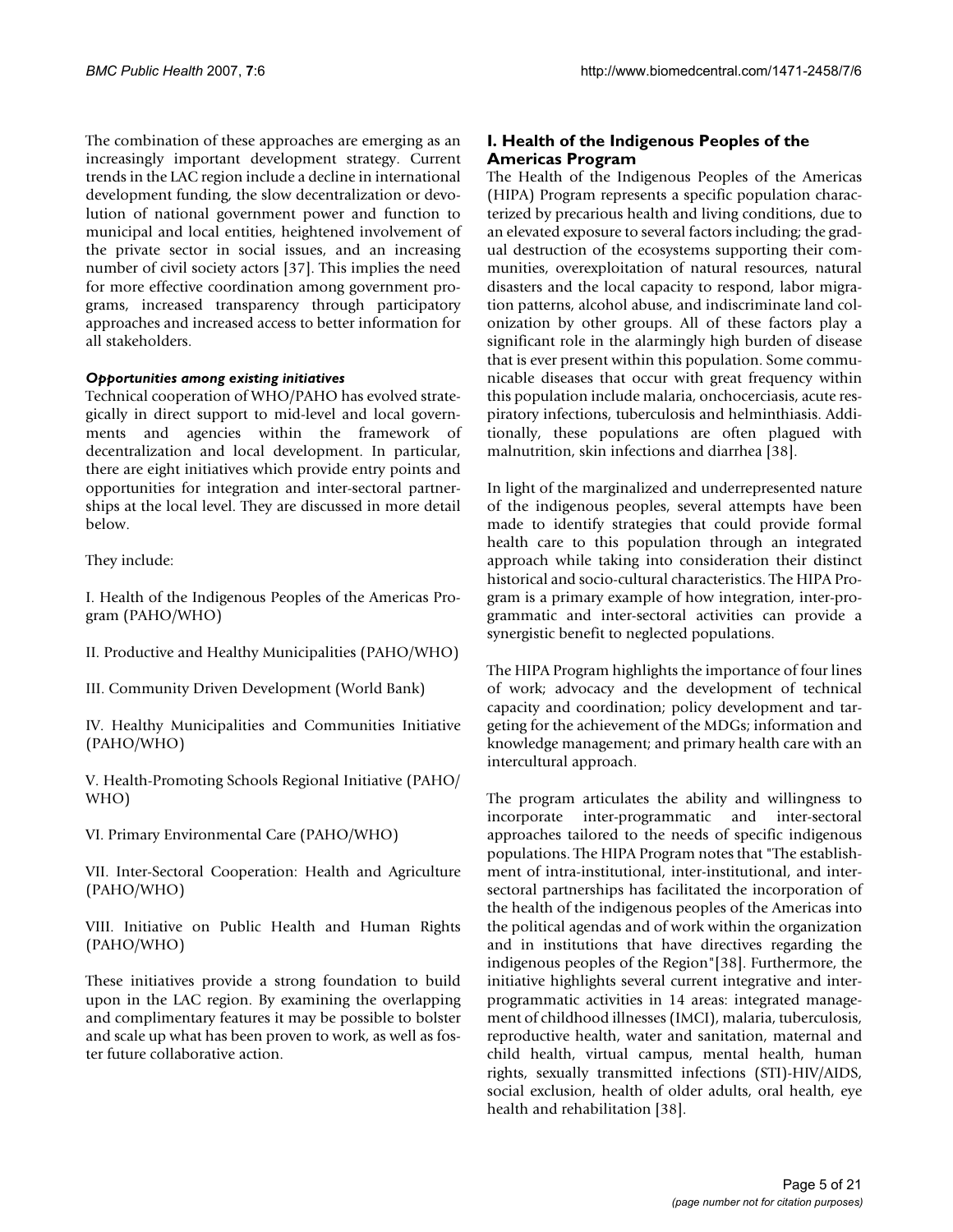By incorporating a ND component several areas may be highlighted that affect the overall health of specific indigenous populations. As most of these diseases are associated with environmental and behavioral factors, the following areas should be addressed: poor living conditions, unsafe drinking water, inadequate sanitation and excreta disposal, poor drainage, inadequate solid waste removal, poor housing, indoor air pollution and occupational exposure to natural and environmental hazards (e.g, risk of lead and mercury intoxication).

# *Water and Parasitic Diseases among Indigenous Populations*

High prevalence rates of many parasitic diseases among indigenous populations have been documented [39]. In some indigenous communities, researchers have identified prevalence rates of intestinal helminths as high as 90% [40]. The diseases caused by a scarcity of clean water are the principal causes of morbidity and mortality for indigenous populations [38].

An investigation of the Pankararu indigenous tribe in the state of Pernambuco, Brazil, identified multiple intestinal parasites in nearly all members of the community. Researchers tested relations between daily living conditions (housing, sanitation, water supply/treatment, and garbage disposal) and the number of different parasite species found in the same household. The study concluded that these living conditions had a profound impact on the number of intestinal parasites found among the Pankararu community, with particular emphasis on those relating to lack of adequate water sources and water treatment [41].

Though natural resource development projects have sometimes been linked to the spread or intensification of some parasitic diseases, well-planned development projects which involve local communities in planning and implementation can prove beneficial [42]. For example, efforts in the Peten region and Mayan Biosphere Reserve in Guatemala are a working example of an integrative approach to resource management and indigenous population initiatives fostered by local community participation. In 1988, a strategy for sustainable development for the Peten region was developed by the World Conservation Union (IUCN) at the request of the Guatemalan government. In this particular region of Guatemala, recent changes in land use for the implementation of agro-export commodity schemes have resulted in major climatic and environmental disturbances, changing ownership rights and an overall decline in the quality of life of its indigenous inhabitants [38]. In response to the continual deforestation, inadequate sanitation infrastructure, and diminishing water resources, the Secretary General of Development and Planning (SEGEPLAN) with technical

support from a bi-lateral agency (USAID), developed a plan to utilize local participation by resurrecting ancient irrigation techniques for water supply and aquaculture. The project gave primary attention to the incorporation of ancestral technologies of Mayan origin through demonstrative activities that ensure local community participation concerning health, agriculture, and safe and adequate water and sanitation provision [38].

# *Education and school health among indigenous populations*

Several studies have also examined disparities between indigenous schoolchildren and urban schoolchildren. In a study comparing rural Queimadas Indian schoolchildren with urban schoolchildren in southern Brazil, results demonstrated a strong statistical correlation between stunting and the intensity of soil-transmitted helminth infections among the Queimadas schoolchildren [43]. In a related study, these researchers found that housing/ hygiene indicators were significantly poorer for the indigenous schoolchildren, and that there existed a statistically significant positive correlation between total prevalence of soil-transmitted infections and prevalence of highintensity infections with most variables for poor housing and hygiene. On the basis of these results, recommendations were given to administer mass anti-helminthic treatment in conjunction with educational interventions [44].

# *Objectives of the HIPA program*

The HIPA Program has several reoccurring themes, such as a call for inter-sectoral collaboration and a renewed effort toward health promotion that "brings together efforts and finds the synergy of actions underway in the countries in achieving the MDGs and the renewal of the primary health care strategy" [38].

The HIPA Program notes, "There is an urgent need for identifying innovative, and at the same time respectful and practical forms [of interaction] to work with the indigenous representatives and to show concrete results whose evidence can be reflected in the reduction of the disease and death in the indigenous communities. This implies the promotion of an integrated work plan that takes into account the conceptions and institutional and community frames of reference and integrates the policies, plans, and action programs considering the strengths, wisdoms, authorities, demands, and processes characteristic of the indigenous peoples within national societies" [38].

These specific action programs in indigenous health represent significant opportunities to reduce the burden of ND on specific neglected populations by considering the comprehensive health determinants that affect indigenous people. This initiative also has the potential to be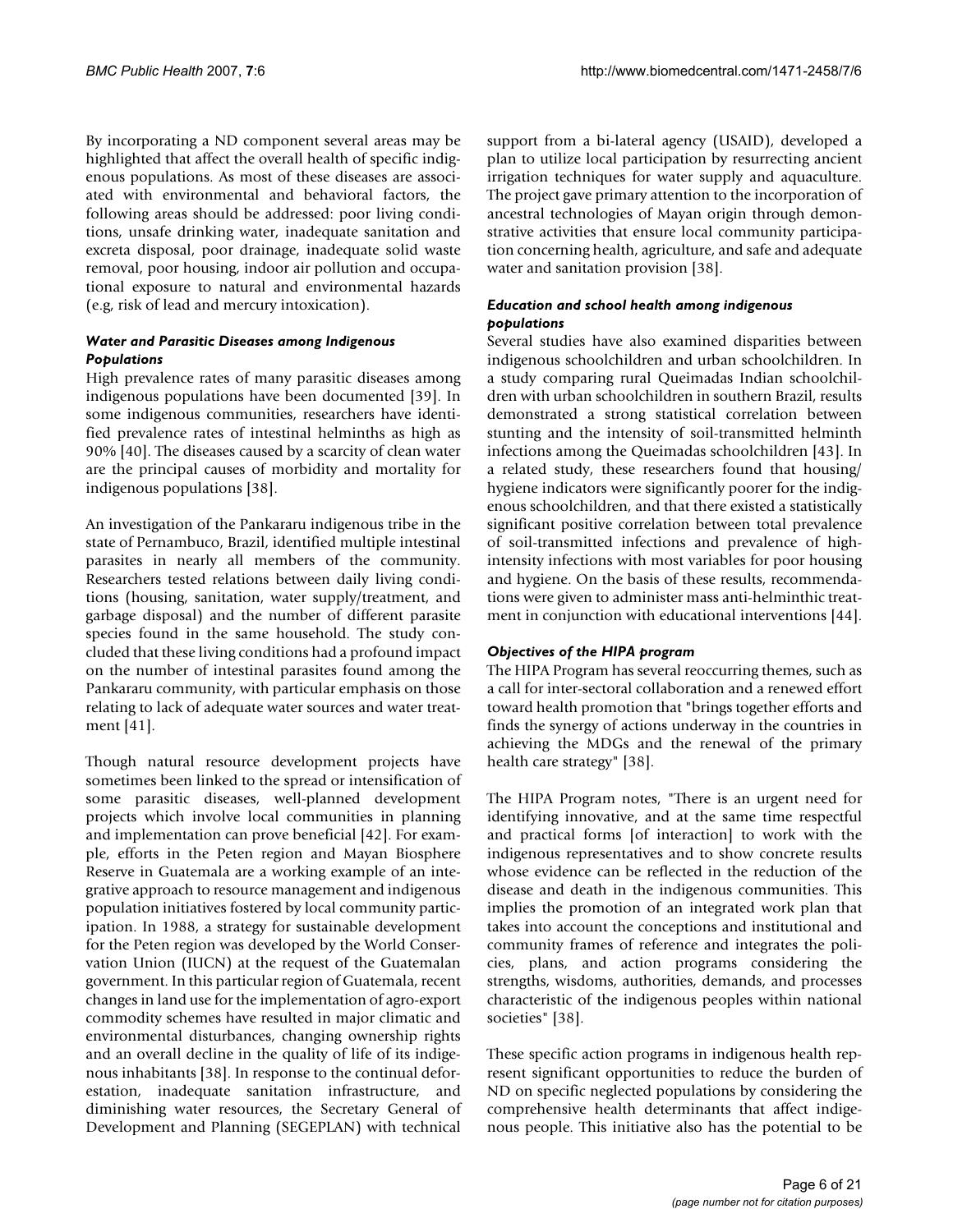linked with existing networks of NGOs and other organizations focusing on indigenous populations, which would result in improved environmental sanitation, health education, integrated drug administration, and a focus on nutrition in order to reduce the disproportionate burden of NDs facing these populations.

# **II. Productive and Healthy Municipalities Initiative**

Poverty rates in rural areas are far higher than in the urban areas, with 64% of the rural population living below the poverty line [45]. The poverty line is calculated according to a 'basic basket' of goods and services that take into account prevailing wage and price structures [45]. Rural poverty disproportionately afflicts women, children and the elderly [46]. Social and economic indicators in rural areas are worse when compared with urban areas. The majority of the indigenous peoples (approximately 80% of 34 million people) located in rural Mexico, Peru, Colombia, Bolivia, Ecuador, and Guatemala are poor [47]. These facts exemplify a close relationship between rural poverty and ethnicity.

Rural development has traditionally been exclusively associated with agriculture. Putting too much emphasis on agriculture and ignoring other aspects of rurality is a pitfall that has been repeated for decades. The policy shift towards integrated rural development reflects the recognition of complex interactions within the system of overall rural development. Integrated rural development provides an alternative to agriculture alone as a source of income and livelihood. This shift represents a fundamental change in policy objectives toward a more holistic and sustainable approach to rurality amongst the most marginalized rural populations [48].

Rural populations face a high-level of social exclusion and social inequity. Many livestock and agriculture products are generated by impoverished and disease-prone workers living in unhealthy environments. With these considerations in mind, PAHO's Productive and Healthy Municipalities (PHM) Initiative articulates an approach to combining agriculture and health in the context of local development to be implemented in rural areas of small livestock producers. This allows for a greater potential to reduce poverty through the improvement of livestock production of small producers [49] combined with rural primary health care.

The PHM Initiative has strong implications for NDs amongst agriculture and livestock producers. The NDs such as Chagas disease and neurocysticercosis are one of the principal causes of morbidity and disability in these populations. The PHM Initiative includes a significant component of health promotion to ensure access to health services for producers and agricultural workers.

The PHM Initiative promotes integrative, inter-programmatic, and inter-sectoral collaboration; "The activities of primary health care should wrap, in addition to the health sector, all the sectors related to local development, in particular to the local government, to the agriculture, production of food, industry, education, housing, public activities, communication, and other sectors and it requires the coordinated efforts of all of those sectors" [49]. This model is based on a systematic approach that integrates the agricultural sector with a rural social structure (including health, environmental sustainability and culture) by emphasizing the importance of "productive family units" [49].

# *Effects of microdams and irrigation projects on NDs*

Similar to the case of large dams, research in several countries examining the impact of microdams and irrigation projects has shown that these projects can contribute to an increase in favorable environmental conditions for the transmission of parasitic diseases during the dry season, specifically schistosomiasis, intestinal helminths and malaria [50,51]. The number of people living in close proximity to small dams and informal irrigation remains elusive, which inevitably results in an underestimate of the total number of people at risk for parasitic diseases due to water resources development [52]. Health safeguards must be incorporated into the planning, construction and operation of microdams and irrigation systems meant to serve agricultural and livestock producers, as well as larger dams used principally for hydropower and flood control, in order to prevent and reduce these diseases.

For example, recent research on food security and disease transmission suggests that over the last three decades the agricultural-irrigation network has extended globally, thus ensuring water security and increasing the area of arable land that could be farmed by intermittent wet/dry irrigation (IWDI) [53]. As a result of this expansion, malaria vector breeding was proven to have been greatly reduced, representing a significant opportunity for synergy by maximizing agricultural productivity while increasing protective factors for those living in rural communities [54].

#### *Effects of deforestation and rural colonization*

Various economic forces in LAC drive the clearing of forests including cattle ranching, soybean farming, gold mining, hydroelectric dams, and expansion of subsistence agriculture and road construction. In the case of the latter, a recent study in the Peruvian Amazon [\[55\]](#page-19-0) found that roadside settlements in areas deforested by subsistence farmers experienced up to 278 times higher mosquito-bit-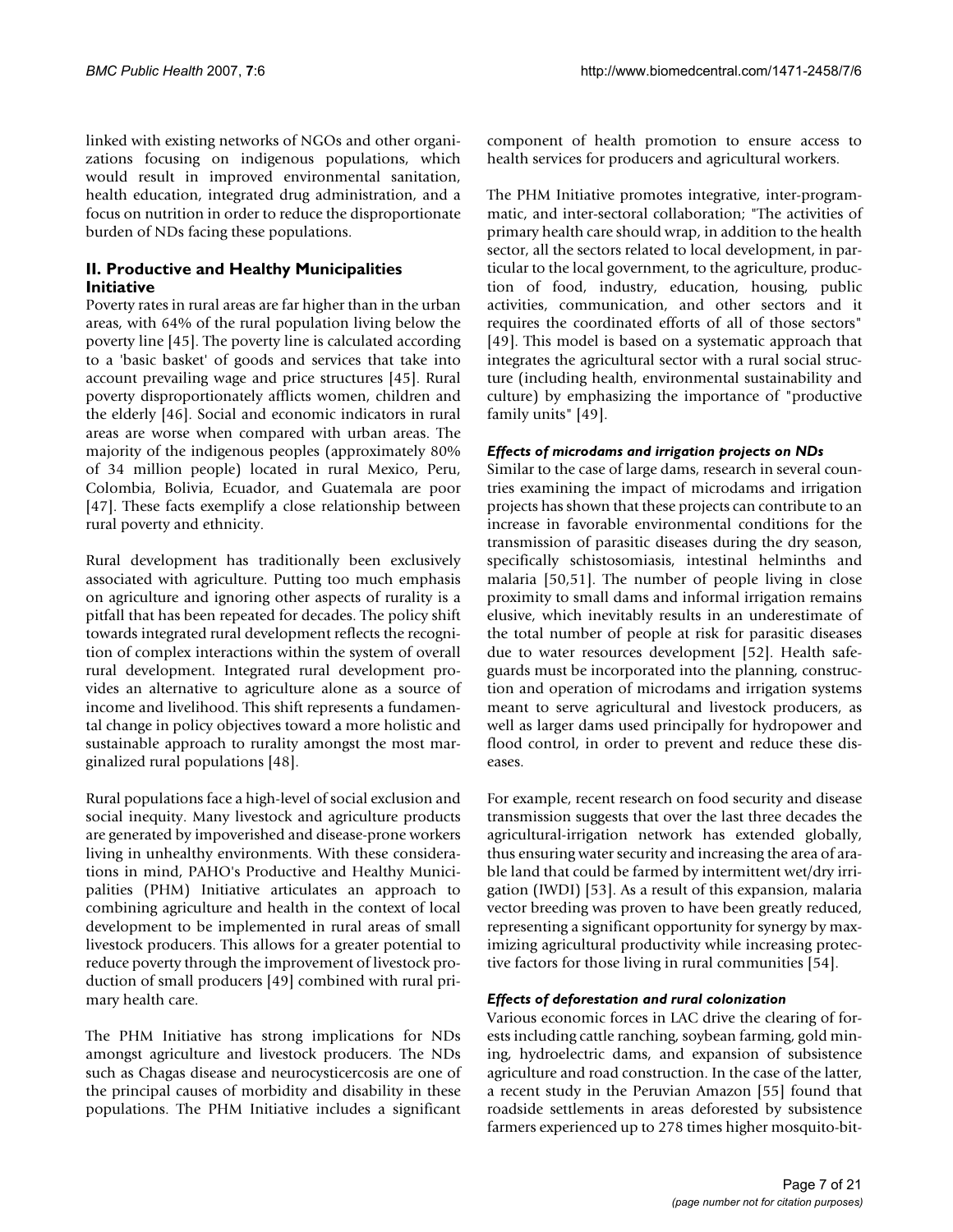ing rates by the local principle malaria vector *Anopheles darlingi* than those settlements without deforestation. The same area has experienced an upsurge in malaria at the same time, very probably associated with the on-going deforestation. As well, several NDs such as leishmaniasis and Chagas disease are associated with deforestation and rural decolonization. When these diseases are coupled with a lack of access to health services for rural populations it results in a deterioration of the populations health status, further hampering rural agricultural worker productivity and rural family health. As these areas are further developed, strategies to control malaria and other diseases require a combination of preventive and curative methods well as close collaboration between the health and agricultural sectors [56].

# *High risk rural populations and protective measures*

Malnutrition, diarrhea, anemia and other complications of soil-transmitted helminth infections will often lead to stunting and school absenteeism [57], and probably reduce family economic productivity over the life cycle in both rural and urban areas. High risk rural populations affected by soil-transmitted helminths and other NDs include migrant agricultural workers, itinerant gold miners in Brazil [58], and those living in agricultural labor camps and plantations (e.g., Guatemalan and Mexican coffee pickers with onchocerciasis) [59]. These high disease transmission environments may be mitigated by improved health services including necessary drug treatment, better access to food and micronutrients, and micro-enterprise development to increase incomes which in turn can allow increased individual and family access to health care services. A specific strategy will have to be tailored to the local conditions, partners, community needs, and resources available in the community. Examples of activities that could be integrated in high risk populations include:

- The promotion of household level food production for nutrition and food security, with both de-worming and Vitamin A supplementation [60]
- In trachoma-endemic areas one could add the elements of the trachoma SAFE interventions (Surgery, Antibiotic Therapy, Facial Cleanliness, and Environmental Improvement) with care for skin diseases

• Addressing key micronutrient deficits [61] (e.g., zinc deficiency which is casually associated with diarrhea, pneumonia and malaria in children under age 5 [62]) can be accomplished by adding micronutrients to key foods in the local diet or to condiments such as table salt

• In areas endemic for lymphatic filariasis, diethylcarbamazine (DEC) is added to table salt for mass treatment of at-risk populations and has the potential to eliminate transmission within one to two years. DECsalt can be combined with iodine and fluoride, as is being utilized in Guyana.

The major challenge ahead is to ensure food security while increasing protective factors for the tens of millions of families living in poverty in LAC. This large and complex task involves increasing agricultural output worldwide, reducing poverty, and improving health and nutrition. These activities have the potential to bolster the productive family units by generating more income and protective factors associated with the rural environment. Developing countries need to improve access to food while also increasing the protective factors of the population by providing education and health services and fostering local participation across sectors.

# **III. Community Driven Development**

Community participation approaches help to build social capital and prove to be an efficient mechanism for delivering micro-projects which become productive investments. Community participation has been propagated through various initiatives and institutions in development. One such approach is the concept of Community Driven Development (CDD) which the World Bank has intricately linked to various issues of rural and urban services. "Poor people are often viewed as the target of poverty reduction efforts, CDD approaches by contrast, treat poor people and their institutions as initiators, as collaborators and as resources on which to build" [63]. CDD is broadly defined as giving control of decisions and resources to community groups. With a view to generate sustainable and wide ranging impacts, CDD operations and regional strategies have increasingly embraced two important pillars of sustainability and scale: linking communities to the private sector and to local governments.

# *Interventions should be tailored to local conditions*

Identification of country specific issues is crucial in designing appropriate CDD approaches to development projects and health interventions. In most projects the entry point for local development has often been the project implementation stage rather than the project preparation stage. "In order to enhance the application of CDD approaches in the earlier stages of the project life cycle, additional time and financial resources are needed so that communities can be mobilized and involved in the design and decision making of the overall project framework and components" [63]. By making investments responsible to informed demand, communities are better able to weigh tradeoffs and make realistic choices to fit the local conditions.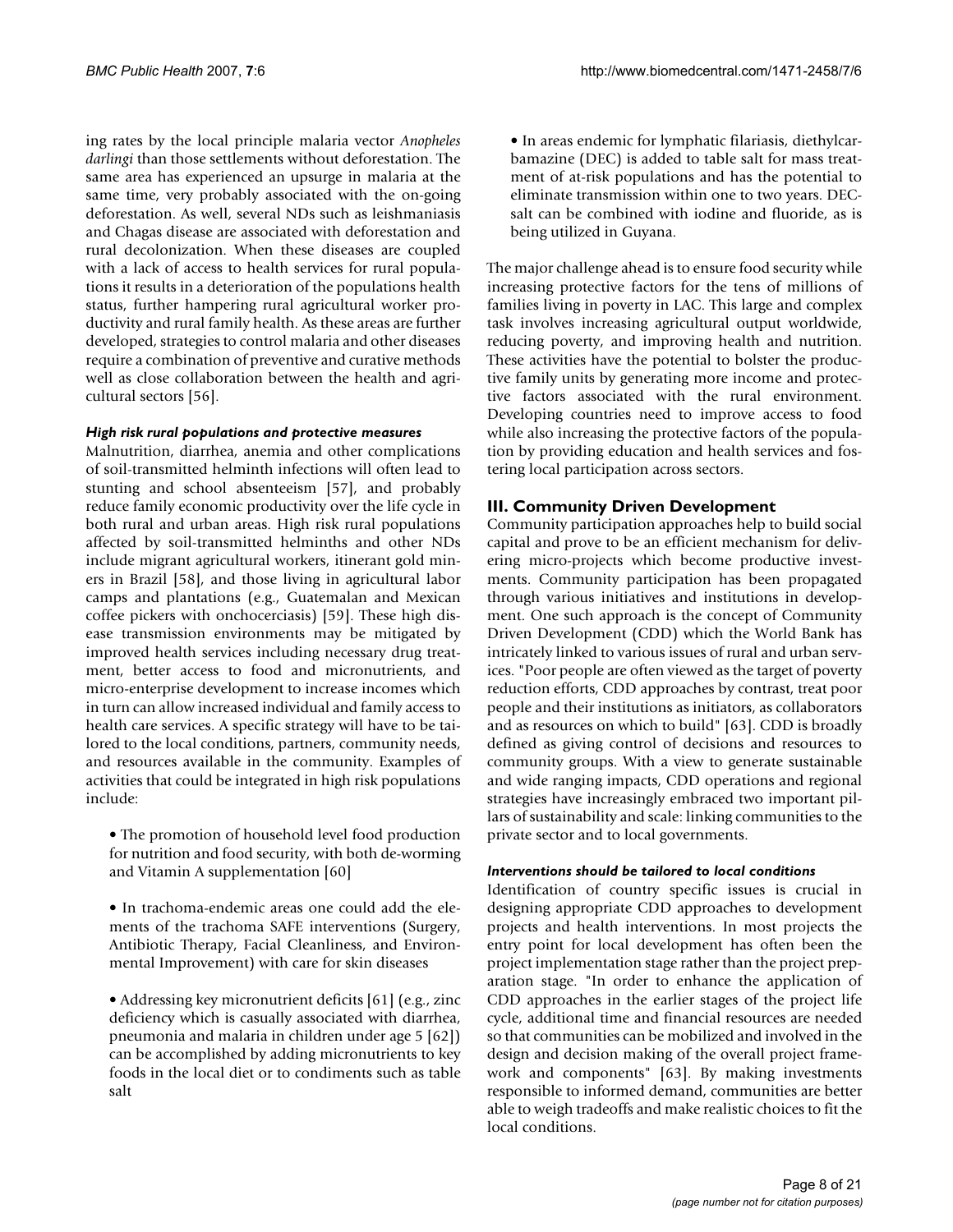The nature of the connection between health and socioeconomic development has become much more evident within the CDD approach. Family health, economic security, environmental sanitation and income generation, all have crucial implications at the local level for combating communicable diseases and the NDs. CDD complements integration, inter-programmatic and inter-sectoral collaboration by emphasizing community ownership and engaging relevant stakeholders in order to garner broadbased support and achieve sustainability.

However, the need remains for greater attention towards the formulation of public policies that will effectively contribute to improving the quality of life for the population, while at the same time promoting equity. In addition, the recent trend of decentralization should lend itself to greater accountability for decision-making and vertical collaboration.

There are several good reasons for the ND agenda to be linked with CDD approaches:

- *Efficiency*: A better fit between program design and community needs that span across sectors through the introduction of basic public health preventive measures, such as education, clean water and sanitation
- *Equity*: Greater community contributions allow marginalized portions of the population to receive information and provide input toward public health decision-making
- *Accountability*: Greater accountability of the programs to communities with greater transparency with mechanisms for local participation built in to institutional design
- *Sustainability*: Greater sustainability because of community ownership through the contribution of local resources for maintenance and improvement

#### *CDD at work: river blindness in West Africa*

An illustration of the CDD approach is the conquest of river blindness in West Africa. River blindness, or onchocerciasis, has virtually been eliminated in 11 countries with a population of 34 million people [64]. This monumental achievement was made possible by country specific CDD approaches that focused on an appropriate division of labor between central governments and local communities. In this instance, large-scale vector control activities were carried out by the government, while local communities managed the distribution of the antihelminthic drug ivermectin to fight the disease [64]. Community-based ivermectin treatment programs in West Africa supported by vector control have saved the sight of 600,000 people, spared 15 million children from living in at-risk environments, and opened up 25 million hectares of arable land for agriculture [64].

To further ensure institutional sustainability of community based programs, there is a definitive need to link these projects to local governments. PAHO has provided a framework for linking the CDD approach to local governments through the encouragement of health promotion and the Healthy Municipalities and Communities Initiative.

# **IV. Healthy Municipalities and Communities Initiative**

The Healthy Municipalities and Communities (HMC) Initiative is part of PAHO's Healthy Settings approach and essentially consists of two components; the commitment towards health promotion by local authorities, and the active participation by the community. The strategy encourages health interventions that are highly cost-effective, not only in the case of infectious diseases, but chronic diseases as well. In the HMC Initiative, local development is designed with a focus on building partnerships between local authorities, community leaders and organizations, and private and public sector institutions. Social participation is critical throughout all phases of the process, including the needs assessment, planning, implementation, monitoring and evaluation phases. It helps to create synergy among programs, horizontally and internally within local government structures, and vertically with national and regional priorities. The "Healthy Cities" initiative, which the WHO promoted in Europe and Quebec, Canada, has prompted the countries of LAC to adapt the idea to the local level, municipalities and communities [65].

# *Community-based, integrated health promotion*

The most successful integrated, inter-sectoral efforts to date have proven to be those that incorporate concrete, community-based initiatives. To be effective, any integration mechanism must place broad-based emphasis on health protection and health promotion [66]. In these environments health promotion serves as the mechanism to build multi-sectoral partnerships and strengthen social participation to upgrade the living and working conditions of the population. This is accomplished with a sustainable process of local planning with health and development targets which are agreed upon among all stakeholders [67]. Thus local development plans respond to the needs and aspirations of local residents, leaders and other stakeholders. The synergy this process creates allows for several targets to be addressed together, rather than developing a plan for each identified issue.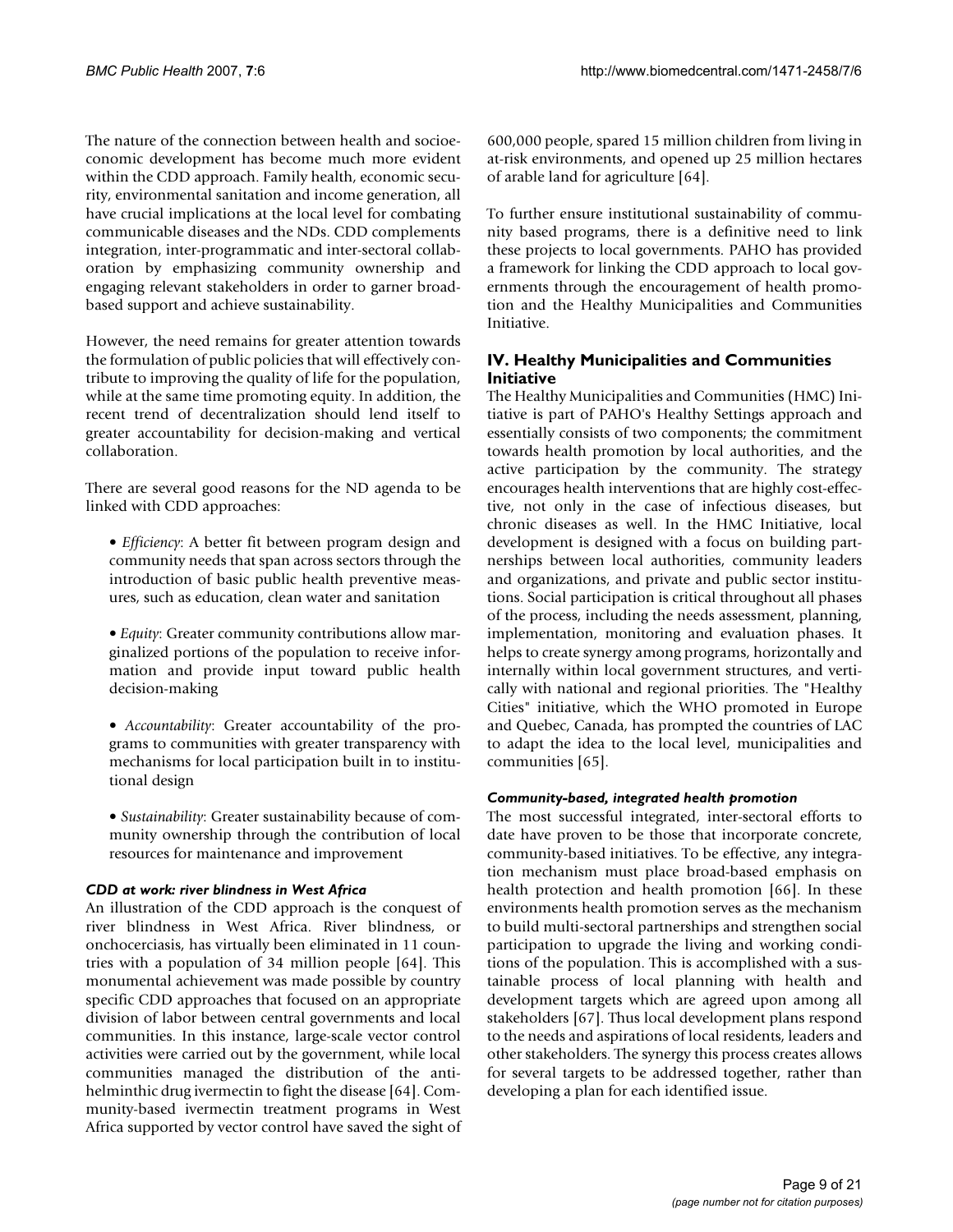The idea of health promotion in conjunction with community mobilization has particular significance for the ND agenda. By utilizing social participation and community organization, the multi-faceted determinants of disease can be addressed locally through multi-sectoral cooperation. In the case of lymphatic filariasis and soiltransmitted helminthiasis for example, a community will be better equipped to identify and address problems related to unclean water and harmful sanitation practices that are propelling transmission of these diseases. In addition, a more comprehensive base of support initiated through community awareness of the problem, helps to ensure that any health promotion efforts are sustainable over time and across various sectors. In this context, smallscale administrative and political units may provide a more flexible environment for the implementation of inter-sectoral actions, as recommended by HMC.

The main objective of health promotion is to give people greater control over their own health. To achieve this goal, health promotion must transcend the boundaries of the health sector. The health promotion strategy contributes to an improvement in the health status of the population, while simultaneously bolstering activities that mobilize other sectors, such as education. In further recognition of health promotion's critical role in responsive governance, all countries of the Americas signed the Mexico Declaration (Fifth Global Conference on Health Promotion 2000) which embodies a commitment to implement national health promotion plans of action at local and national levels.

#### *Principal areas of health promotion*

The Ottawa Charter for Health Promotion and the Declaration of the International Conference on Health Promotion (the latter held in Santa fe de Bogota, Columbia) identify the following as the principal areas of action for health promotion [68]:

1) The formation of a public health policy that goes beyond the curative dimension, which implies an inter-sectoral view that allows for action on the part of the population, health services, health authorities, and the productive social sectors

2) Creation of environments that will foster good health – in its physical, environmental, and social aspects – through the promotion of healthy communities

3) Strengthening (empowering) of community action in health, since organized community participation facilitates the identification of needs and priorities in order to modify the situation and raise the level of well-being

4) The development of personal skills that give individuals control over their health and environment in order to reduce risk factors for morbidity

5) Reorganization of health services to give priority to health promotion and disease prevention (and tailoring them to specific sociocultural contexts when appropriate)

6) Identification and reduction of the factors that lead to inequity

#### *Linking local government to health promotion*

The HMC Initiative encourages the participation of government authorities and the community through promoting dialogue and fostering collaboration among municipalities and communities [69] and influencing policy development.

HMC strategies encourage the creation of Inter-Sectoral Committees for health promotion in municipalities, with the leadership of the Local Inter-sectoral Committees and the Mayors. These strategies outline provisions for the mobilization of resources, securing adequate support and technical cooperation, and creating healthy and supportive environments in schools, workplaces and public spaces.

#### *Examples of HMC at work*

Current examples of the HMC Initiative at work include efforts in the rural Municipality of Chopinzino, Brazil where inter-sectoral action, combined with strong community participation, helped to broaden the scope of the local council beyond agricultural activities in the rural sector. Under the HMC project the level of education was increased by bringing schools together to improve school transportation, adopting alternative teaching techniques, and a pledge to guarantee education opportunities for all children living in rural areas. In collaboration with the increased dedication to rural education, the project also offered various programs to promote health including: efforts to combat infant mortality, family planning, diabetes prevention and blood pressure monitoring [69].

In the small Canton of San Carlos, Costa Rica the local government initiated the Ecological and Healthy Canton project to bring together various sectors (economic, social, health, education, social welfare, transportation, communications and media) to design a strategy to make the canton a model for health promotion. The project encouraged the active participation of community members in the promotion of health through environmental projects and resulted in greater coverage of environmental education through the media and an "Inter-sectoral Health Fair" held under the slogan of "Protect our Envi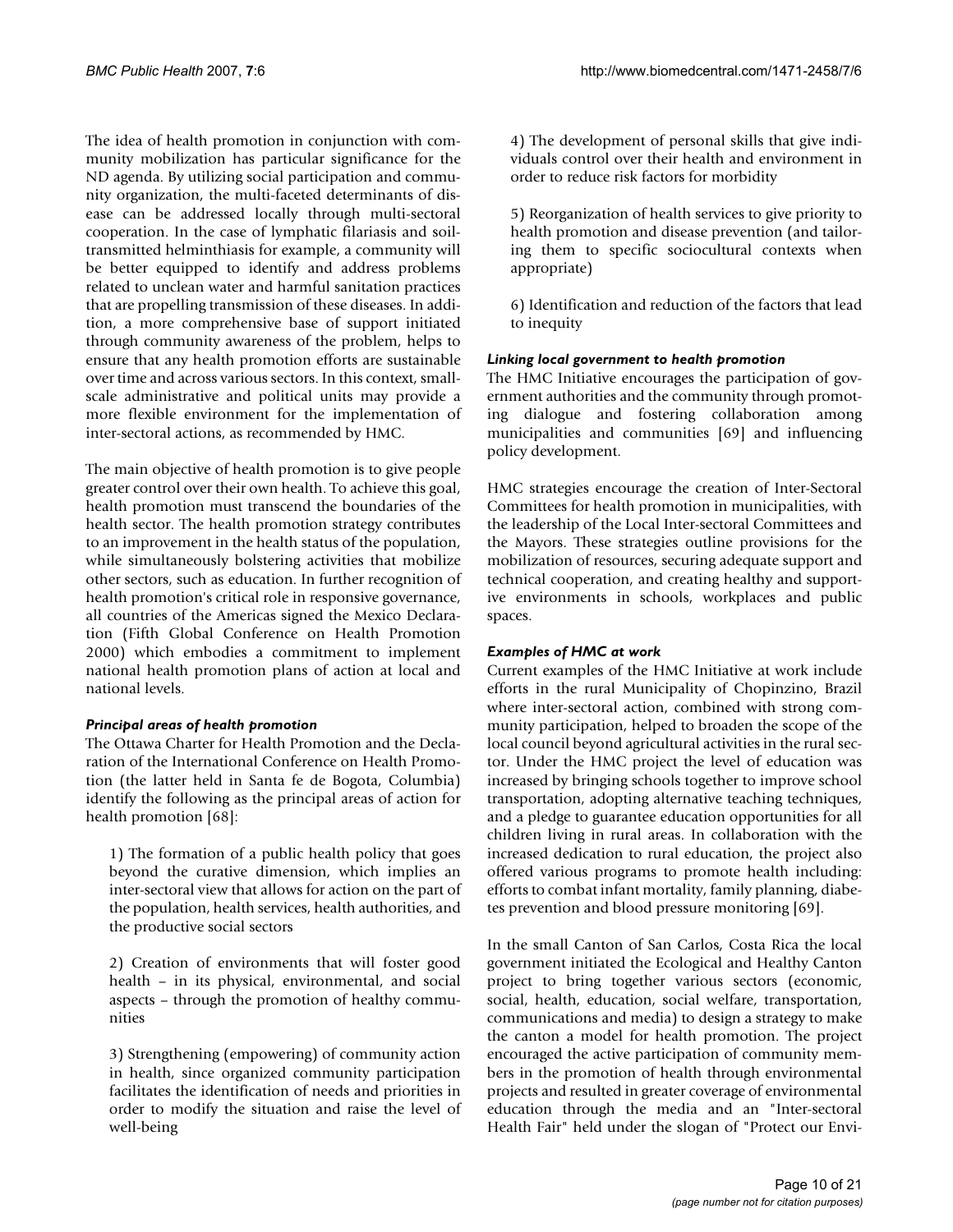ronment" [65]. In such projects, entry points can be created to promote the prevention and control of the NDs of local importance.

It is critical that projects utilizing the HMC Initiative contain a specific ND component. For example, it is estimated that 20 to 30% of the population of the Americas is infected with the intestinal worms *Ascaris lumbricoides, Trichuris trichiura*, and/or human hookworm and *Schistosoma mansoni* [70]. Parasitic worms disproportionately affect children and compete with the child for nutrients, causing anemia and impairing the growth and development of the child, which contributes to a poor quality of life [57]; they also lower the work capacity of adults. Through the involvement of schools and workplaces the HMC strategy can reduce the intensity and prevalence of these parasitic diseases in the community. Evidence demonstrates that the morbidity caused by intestinal parasites can be greatly reduced by comprehensive community-based programs. Management of these programs can be established with control activities being undertaken through existing health facilities and the education sector. The strategy is based upon the integration and inter-sectoral efforts to deliver periodic chemotherapy (once or twice a year depending upon the prevalence and worm burden in the area) to schoolchildren in high-risk areas, intense health and hygiene education, and improvement of sanitation and a safe water supply. In one particular study, the results of this method demonstrated an overall reduction in prevalence of parasitic infections of 44%, illustrating the HMC strategies potential to drastically reduce the burden of parasitic diseases among specific populations. By incorporating a ND component in health promotional activities the community will be better sensitized to the problem and its determinants which can begin to break the cycle of illhealth and poverty.

The HMC Initiative represents an excellent opportunity to coordinate the needs identified by the local community within the broader framework of health promotion. Under this strategy, health promotion acts as the vehicle for linking the various sectors (i.e., environment, agriculture, health, education) for the common goal of promoting health and addressing the underlying determinants that govern health.

# **V. Health-Promoting Schools Regional Initiative**

The Health-Promoting Schools (HPS) Regional Initiative is also part of PAHO's Healthy Settings approach. As such, it advocates for Health Promotion strategies in the school setting to improve the health and well-being of students and the school community, including teachers, families and the surrounding school population.

Today children, adolescents, and young people require an education for life aimed at the development of their innate capacity to learn to be, learn to learn, learn to do, learn to live with others, as well as to learn to undertake actions. For this, there is the need for the implementation of participatory education to develop students' analytical and inquiring capacity, and to strengthen their principles of respect for human rights, equity, and collective values.

Schools have the responsibility for the implementation of health related activities. Traditionally, these activities have been characterized by *ad hoc* efforts, mostly directed to improving conditions of hygiene and environmental sanitation, preventing communicable diseases, treating specific diseases, and performing sporadic medical examinations or screening tests. As a result of the health and education sector reforms, being implemented by the majority of countries in the Americas, Health Promotion strategies are now being implemented in the school setting, thus creating new opportunities for the implementation of comprehensive school health programs throughout the Region.

The HPS Regional Initiative proposes the use of health promotion strategies that apply theories, models, and tools with solid scientific bases. PAHO/WHO formally launched the Initiative in 1995, in response to countries' needs and priority for comprehensive and sustainable school health programs, and as a commitment to Health Promotion in the school setting [71]. The Initiative is based on a comprehensive conceptual framework, with a multidisciplinary and multisectoral approach that considers people in the context of their daily life, within their family, their community, and their society.

HPS promote the development of knowledge, abilities, and skills to allow individuals to care for their health and that of others, to minimize risk behaviors and especially to adopt and maintain healthy lifestyles [72]. The Initiative contributes to the establishment of equitable social gender relationships, encouraging civic spirit and democracy, and strengthening the traditions of solidarity and community participation. It advocates for the promotion and protection of human rights and fundamental freedoms in schools and surrounding communities. As such, also contributes to the MDGs.

A regional survey in 19 Latin American countries [73] showed that 94% of the countries were developing the HPS strategy. In almost all cases (90%), the HPS strategy is being implemented in public primary schools in urban areas. 82% of the countries have school health plans predominantly in primary schools. 94% of the countries have policies aimed at health promotion of the school-age population, and 82% have specific policies related to the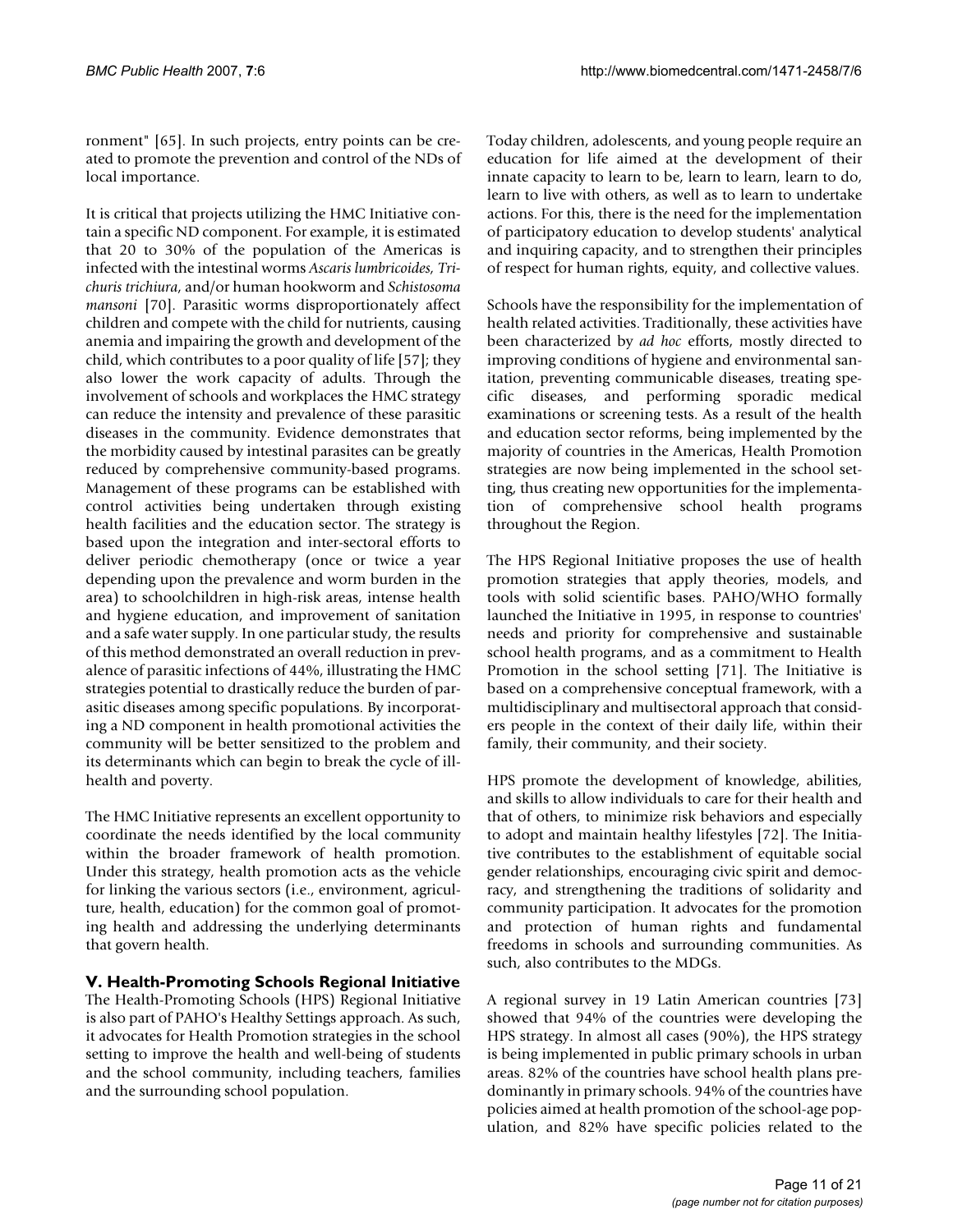Health-Promoting Schools strategy. 30% of the countries have designated budgets to finance school health programs. NGOs (national or local) support the financing of such activities in 71% of the cases. About one-third of the countries (29.4%) received loans or financing from international organizations to support school health programs. These data, together with other vital information from the countries, as well as information from case studies and countries' visits provided the foundation for the development of the Plan of Action 2003–2012 for the Health-Promoting Schools Regional Initiative [74].

The Health-Promoting Schools Regional Initiative is composed of three main components [74]: comprehensive health education, including Life Skills training; healthy physical and psychosocial environments; and health and nutrition services and active life. The comprehensive Health Education component, which includes Life Skills training, is directed to strengthen the capacity of children, adolescents, and youth to acquire and utilize knowledge, attitudes, values, skills, and competencies necessary to promote and protect their own health and that of their families and communities. 88% of Latin American countries include Health Education as a transversal element of their school curricula [73]. Subjects covered by the health educational activities include addictions (94%); personal hygiene, sexual and reproductive health, physical education and sports (88%); HIV/AIDS, food and nutrition, utilization of health services (82%); and self-esteem, immunizations, waste management, and life skills (70%). Most Latin American countries include physical exercise and recreation.

The creation and maintenance of healthy school settings and surrounding environments, the second component of the Initiative, must guarantee minimum conditions of safety and environmental sanitation conducive to the health, well-being, and development of the maximum potential of children and other members of the educational community. 70% of the countries have policies to prevent smoking in schools, and 64% have programs to prevent violence in the school setting. There are major disparities among the countries of the Region with regard to the number of schools with access to water and drinking water, and in at least half of the countries where this information is available, the coverage of these services is low or unsatisfactory [73].

The third component, access to health and nutrition services and active life in the school setting, aims to the development of planned and organized activities that respond to the needs and priority of students and the educational communities. 76% of countries have established guidelines about health services to be provided to the school population, which almost always include periodic medical controls, vaccination and, to a very limited extent, other interventions such as early detection of scoliosis, psychological counseling, and gynecological care [73].

Member States, under the auspices of the HPS Regional Initiative, are developing Regional Guidelines for certification and accreditation of HPS. These Guidelines will facilitate the strengthening of school health programs and activities throughout the Region to ensure the quality and sustainability of the planning, implementation, and evaluation of Health Promotion strategies in the school setting [73].

A Health-Promoting school is a school that [74]:

• Implements policies that support dignity and individual and collective well-being and offers multiple opportunities for the growth and development of children and adolescents within the context of learning and success of the school community (including educators, students, and their families);

• Implements strategies to promote and support learning and health, utilizing all means and resources available for this purpose and involving personnel from the health and education sectors and community leaders in the implementation of planned school activities (e.g., comprehensive health education and Life Skills training; strengthening of protective factors and reduction of risk behaviors; facilitation of access to school health services, nutrition, and physical education);

• Involves all members of the school and community (including teachers, parents, students, leaders and non-governmental organizations) in decision-making and the implementation of interventions to promote learning, encourage healthy lifestyles, and carry out health promotion projects in the community;

• Has an action plan to improve the physical and psychosocial school environment and surroundings (e.g., standards and regulations for school environments free from smoking, drugs, abuse, and any form of violence; access to safe drinking water and health facilities; nutrition services), trying to set a good example through the creation of healthy school environments and the implementation of activities planned outside the school setting aimed at the community;

• Implements actions to evaluate and improve the health of students, the educational community, families, and members of the community in general, and works with community leaders to ensure access to nutrition, physical activity, counseling, and health and referral services;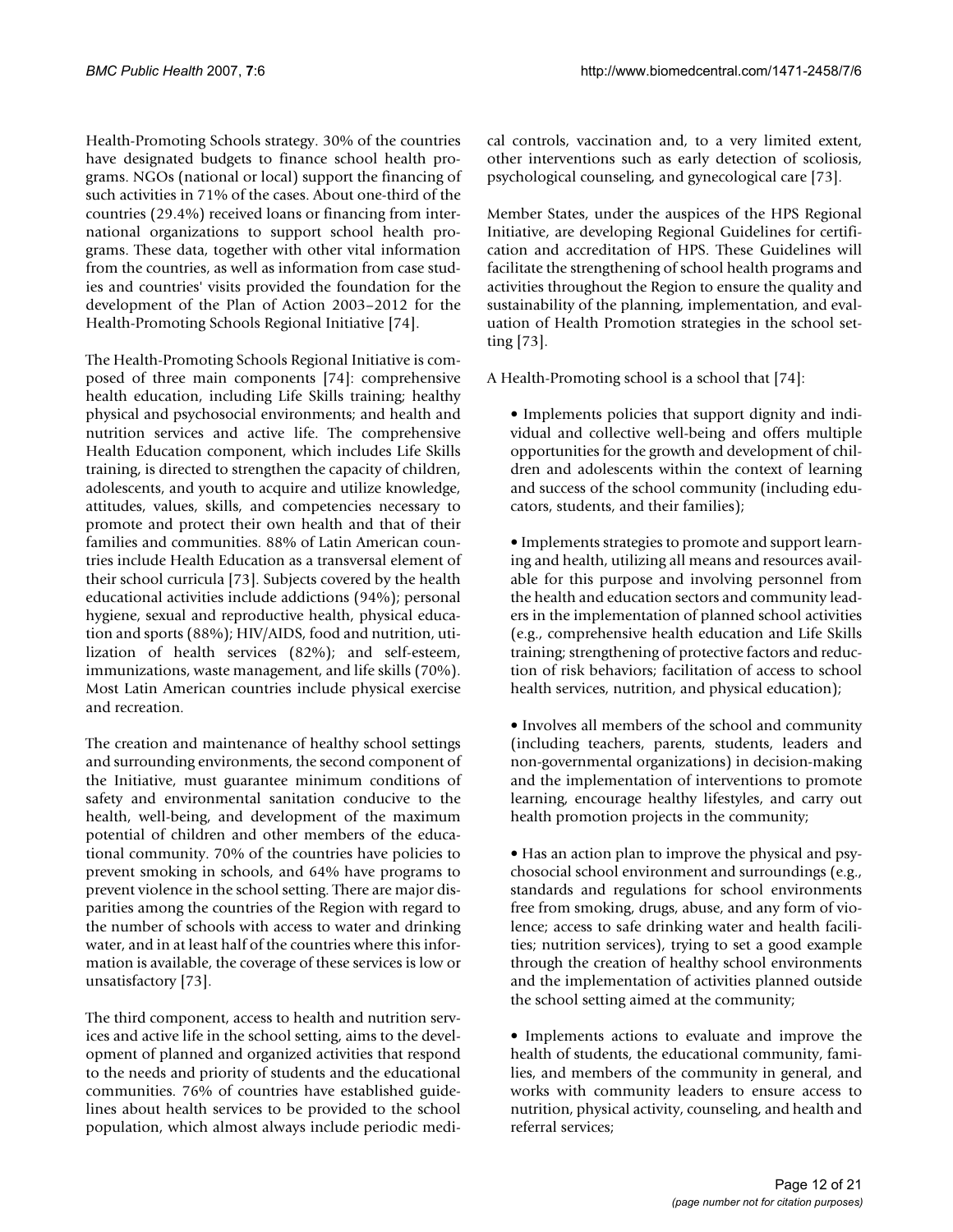- Offers relevant and effective training and educational materials to educators and students; and
- Has a local committee on education and health with the active participation of parents associations, NGOs, and other organizations in the community.

#### *LAC network of Health-Promoting Schools*

Health-Promoting Schools Networks in LAC offer unique opportunities to continue the dialogue on health promotion and health education in all settings, and to facilitate the sharing of ideas, resources, and experiences to nurture the commitment and enthusiasm of school health personnel and experts dedicated to improving Health Promotion programs and activities in the school setting.

The Latin American Network of Health-Promoting Schools originated at the First Meeting of the Network, in 1996 in San José, Costa Rica [75]. The second meeting was held in Mexico in 1998; the third meeting in Quito, Ecuador, in 2002 [76]; and the fourth meeting in San Juan, Puerto Rico in 2004 [77].For the Caribbean countries, the first constitutive meeting of the Caribbean Network of Health-Promoting Schools was held in 2001, in Bridgetown, Barbados [78]. As of 2002, 29% of the countries had created national networks of HPS. All Latin American countries and 14 Caribbean countries are currently participating in the LAC Networks of Health-Promoting Schools.

#### *Planned strategies for strengthening Health-Promoting Schools in the Americas*

Member States, under the auspices of PAHO/WHO, have defined six major strategies and pertinent lines of action for the period 2003–2012 [74]. The six strategies and respective lines of action for 2003 to 2012, channeled through the three components of the Health-Promoting Schools, are firmly supported by healthy public policies that facilitate the implementation of school health programs and activities that aim to sustainable human development. The six strategies are:

1. Advocacy for comprehensive school health programs and the Health-Promoting Schools

2. Institutionalization of the Health-Promoting Schools strategy and formulation of healthy public policies in the educational communities

3. Strengthening participation of key actors in the management of school health programs

4. Strengthening the capacity of Member States to manage the Health-Promoting Schools Initiative

5. Research, evaluation, and surveillance systems for the development of comprehensive school health programs

#### 6. Mobilization of resources

In summary, as a result of the health and education sector reforms being implemented by the majority of the countries in the Americas, Health Promotion strategies are now being implemented in the school setting, thus creating new opportunities for the creation of comprehensive school health programs throughout the Region. The HPS regional initiative offers an important entry-point for the ND agenda, through the Education and Health sectors, which can strengthen countries' capacity for the planning and implementation of comprehensive school health programs, such as Health-Promoting Schools, which will facilitate the processes for addressing ND, including deworming programs in the school setting.

#### **VI. Primary Environmental Care Strategy**

The most pressing environmental health problems today, in terms of deaths and illness worldwide, are those associated with poor households and communities in the developing world [79]. In rural areas and in the peri-urban slums and shanty-towns of the developing world, inadequate shelter, overcrowding, lack of clean water and sanitation, contaminated food, and indoor air pollution are by far the greatest environmental threats to human health [80]. The outcome of these threats becomes abundantly clear in the high rates of infectious disease and disability that developing communities face.

Primary Environmental Care (PEC) combines the original strategy proclaimed at Alma-Ata of primary health care and the conception of integral rural development that emerged from the agrarian policies of Third World countries during the 1970s. Within the renewed goal of health for all in the 21st century, the PEC strategy may be considered as all those actions necessary to improve and protect the local surroundings through foresight and prevention of possible problems, with tasks institutionalized at the local level [81].

According to WHO and the World Bank, environmental improvements at the household and community level would make the greatest difference for global health [82]. Specifically, the World Bank has calculated that improvements in local environmental conditions facing the poor could lower the incidence of disease by up to 40% [82].

#### *Agenda 21*

In the 1992 United Nations Conference on Environment and Development, 179 governments adopted Agenda 21, a comprehensive plan of action that concerns all human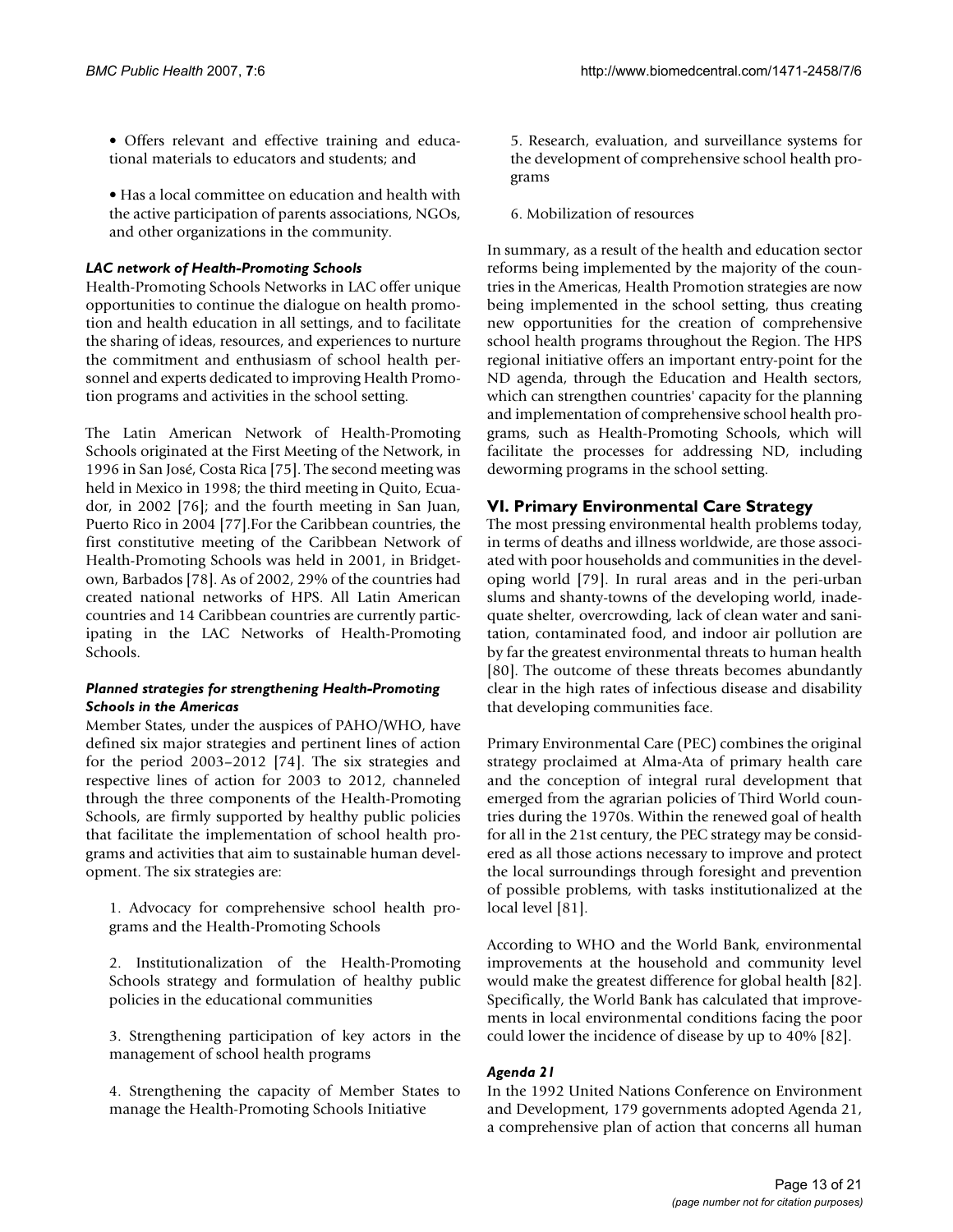actions that impact the environment. It states the following: "Major adjustments are needed in agricultural, environmental, and macroeconomic policy, at both the national and international levels, in developed as well as developing countries, to create the conditions for sustainable agriculture and rural development. The major objective of sustainable agriculture and rural development is to increase food production in a sustainable way and enhance food security. This will involve education initiatives, utilization of economic incentives and the development of appropriate and new technologies, thus ensuring the stable supplies of nutritionally adequate food, access to those supplies by vulnerable groups, and production of markets; employment and income generation to alleviate poverty; and natural resource management and environmental protection" [83].

In response to Agenda 21 many countries in LAC developed national frameworks which provide for the consideration of health, environmental and sustainable development issues. In trying to work within these frameworks, it is increasingly evident that the process of integrating health with environmental determinants in sustainable development decision-making is truly an inter-sectoral task. Success depends on coordination among numerous organizations, departments and groups at the international, national, and local levels.

#### *Environmental sector and NDs*

The environmental sector is a prime example of an area that has traditionally been disposed toward inter-sectoral action and has the ability to lower the burden due to NDs. Analysis and practice of this strategy are based on a model focused on the promotion of human beings, the environment, and social development. This operational framework encourages participation and action, thus endowing individuals, communities, and societies with the power to make decisions [81].

Initiatives that derive from an environmental paradigm allow for several entry points for a reduction in the burden of NDs. Because of the strong causal relationship between most NDs and environmental factors, PEC can increase awareness and foster integration of interventions that have strong implications for both the health and environmental sectors. It allows for stakeholders to identify key problems affecting their community and to develop sustainable solutions. The previously mentioned HMC Initiative draws heavily on a foundation of environmental considerations as primary health concerns.

Strategies that fall under the umbrella of PEC include the suppression of vector populations through the provision and storage of safe water supplies, solid waste management systems, safe and adequate sewage and excreta disposal systems, water manipulation in dams and irrigation systems for vector control, vector diversion by zooprophylaxis, and vector exclusion by improved housing [84].

#### *Examples of inter-sectoral environmental action*

Worth noting are the experiences in basic sanitation of large and mid-sized cities. The development of these systems is not only effective with regard to health and urbanization, but also efficient and equitable [85]. The efficiency is achieved through autonomous and decentralized management of the companies that provide water supplies and sewage services, while equity results from the generalized application of progressive rates for these services and general local level participation [85], and PEC may be the vehicle to stimulate their establishment and maintenance to serve all communities.

Another area in need of inter-sectoral environmental action through PEC concerns water use. Agricultural water users must increase the efficiency of water use, as competition between this sector and urban, industrial and residential users of water resources continues to increase [15,54]. Natural resource planning and comprehensive water and natural resource management that rely on a community-based approach have proven successful in the past [54,84].

#### *PEC in action*

In 1999, the Pan American Center for Sanitary Engineering and Environmental Sciences (CEPIS) and the PAHO/ WHO Country Office in Peru, began to focus on promoting PEC as a strategy for fostering healthy municipalities and communities. A broad scope of action was designed with a series of pilot projects aimed at building local environmental-management capacity in Peru and Central America. The aim of these pilot projects was to strengthen communities resolve for recognizing and controlling environmental factors harmful to health.

By supporting programs to strengthen the environmental health agenda, PAHO also sought to strengthen the leadership and advisory capabilities of the region's health ministries and improve community mobilization and inter-sectoral coordination. This task involved bringing together Ministries of Health and Environmental Affairs at such meetings as the Special Meeting of the Health Sector of Central America (RESSCA), where plans were approved for the seven Central American countries as well as the Central American Plan for Health and Environment in Sustainable Human Development [86].

In this context, water supply, sanitation and hygiene promotion programs are seen as a cohesive agenda, directly addressing the needs of the local population. Comprehensive sanitation improvement is not possible in isolation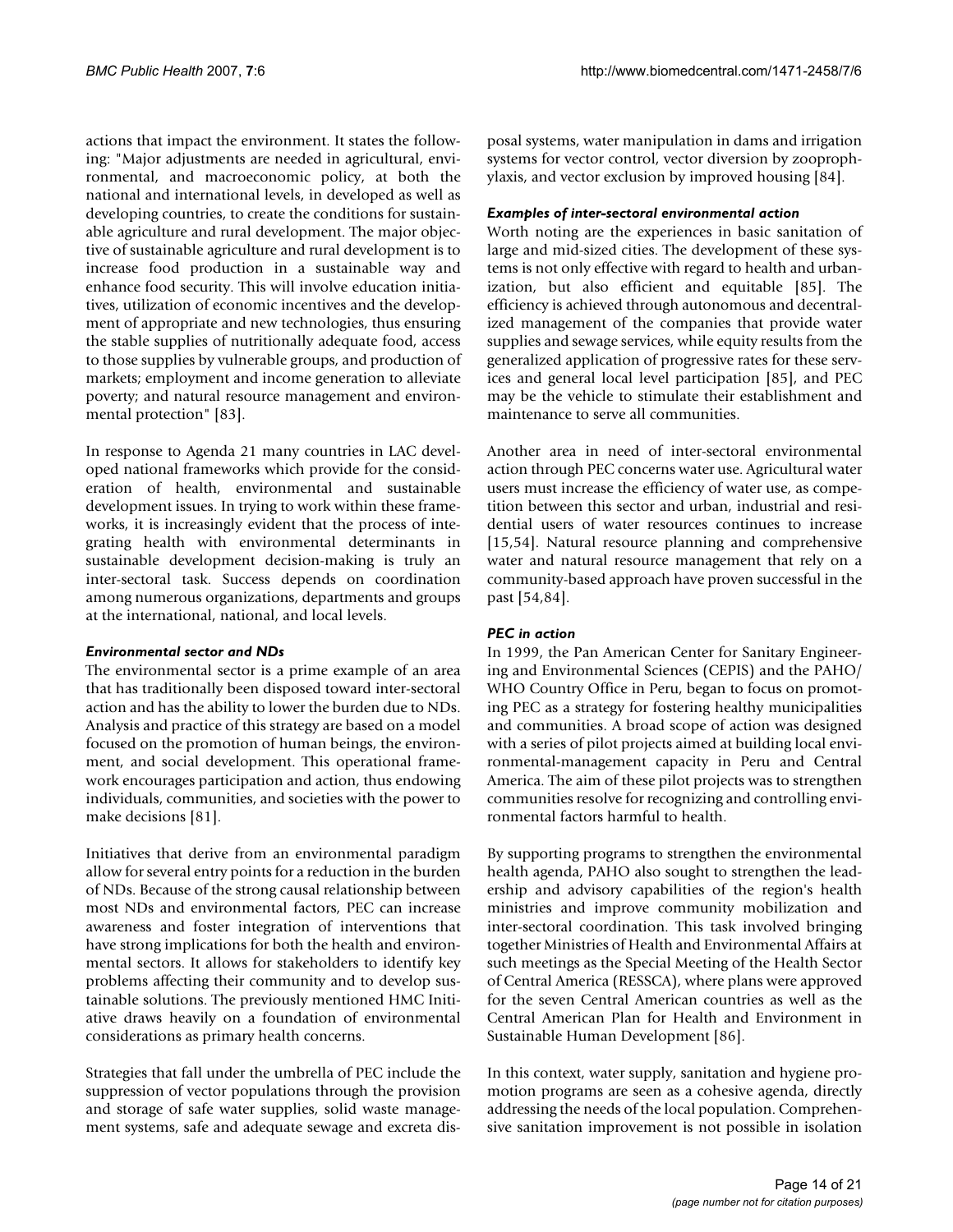from other sectors, and special note should be taken of the relationships among water supply, sanitation and hygiene behavior change and their synergistic impact on health, particularly in relation to NDs and dengue and diarrheal diseases in marginalized populations. The environmental conditions associated with these diseases have served to further exclude severely affected populations from the social systems constructed to safeguard health as a fundamental human right [87]. These overlooked environmental factors have been directly responsible for perpetuating the cycle of poverty and reducing the quality of life for millions of people [88], and PEC is an effective tool to promote and address attention to these environmental health problems of the poor.

# **VII. Inter-Sectoral Cooperation: Health and Agriculture**

### *Inter-American Meeting at the Ministerial Level on Health and Agriculture (RIMSA)*

The importance of collaboration and the strengthening of partnerships between the health and agriculture sectors have also been recognized by PAHO. Every two years PAHO convenes the Ministers of Agriculture and Health as key representatives to engage in and foster technical cooperation and technology transfer, at the Inter-American Meetings at the Ministerial Level on Health and Agriculture (RIMSA). In recent years the RIMSA meetings have also included the Ministries of Environment and the Ministries of Tourism.

These meetings provide efficient mechanisms for the adoption of multilateral and regional agreements, which recognize the complementary nature of health and agriculture, regarding such topics as food protection, food safety, livestock production, tourism and trade. Specifically, RIMSA serves to fortify and institutionalize intersectoral collaboration between the agricultural and health sectors. This entails, for example, the development of integrated food protection programs by passing international resolutions in a policy and technical forum for the Americas [89,90].

Some of the technical topics on the agenda include healthy markets, food safety legislation, food safety based market improvement, food hygiene training for consumers, food handlers, and market vendors, and promotion of rural small household production. The meetings provide an opportunity to develop regional solutions and overarching policies to deal jointly with issues that affect local and national economies. Many of the topics and subsequent resolutions have a profound impact on public health.

#### *Neglected zoonoses*

One main theme in the 2005 RIMSA meeting was that of neglected zoonoses in neglected populations. The WHO Expert Committee defined zoonoses as "those diseases and infections which are naturally transmitted between vertebrate animals and man" [91]. Some of the neglected zoonoses include plague, yellow fever, leptospirosis, bovine tuberculosis, brucellosis, leishmaniasis, Chagas disease, schistosomiasis japonica, and taeniasis/cysticercosis (*Taenia solium*). Neglected zoonoses disproportionately affect vulnerable populations, such as the rural poor. In many of these marginalized populations agriculture and human-animal interaction represent not only a means of income generation, but a means of day to day survival for individuals, families and communities.

These diseases represent significant public health safety concerns for the global population because of growing concerns about the risk of increased transmission. In addition to direct transmission, a growing number of diseases are transmitted to humans from animal reservoirs via food consumption, animal products, and human and animal waste [92]. For example, research demonstrates high levels of cysticercosis in rural Bolivian populations due to several multi-sectoral human risk factors, including absence of sanitary facilities, poor formal education and an inability to recognize infected pork [93]. Also, in the Andean highlands of South America, research indicates that fascioliasis (infection with the trematode parasite *Fasciola hepatica*) is a highly-endemic disease, where human prevalence rates are the highest known in the world due to a multitude of sheep, cattle, pig, and donkey reservoir hosts [\[94\]](#page-20-0).

This implies that all sectors – agricultural, health, education and veterinary – must be guided in their work by a multidisciplinary and inter-sectoral approach, with full community participation. There can be no doubt that animal health has a vital role in improving the quality of human life especially in rural populations. Per the "one health" concept, an integrated human and animal-health system for specific mobile and remote sedentary populations enhances zoonoses detection and control, and offers a novel perspective for strengthening and shaping health systems in hard-to-reach rural communities [95,96]. This inter-sectoral approach represents an excellent opportunity for building a sense of personal and community responsibility for the promotion, care, and restoration of health.

Veterinarians and public health workers frequently interact with the rural population while caring for community health and livestock needs, as this is an integral part of the rural socioeconomic structure. Through these interactions close bonds of trust can be established, not only with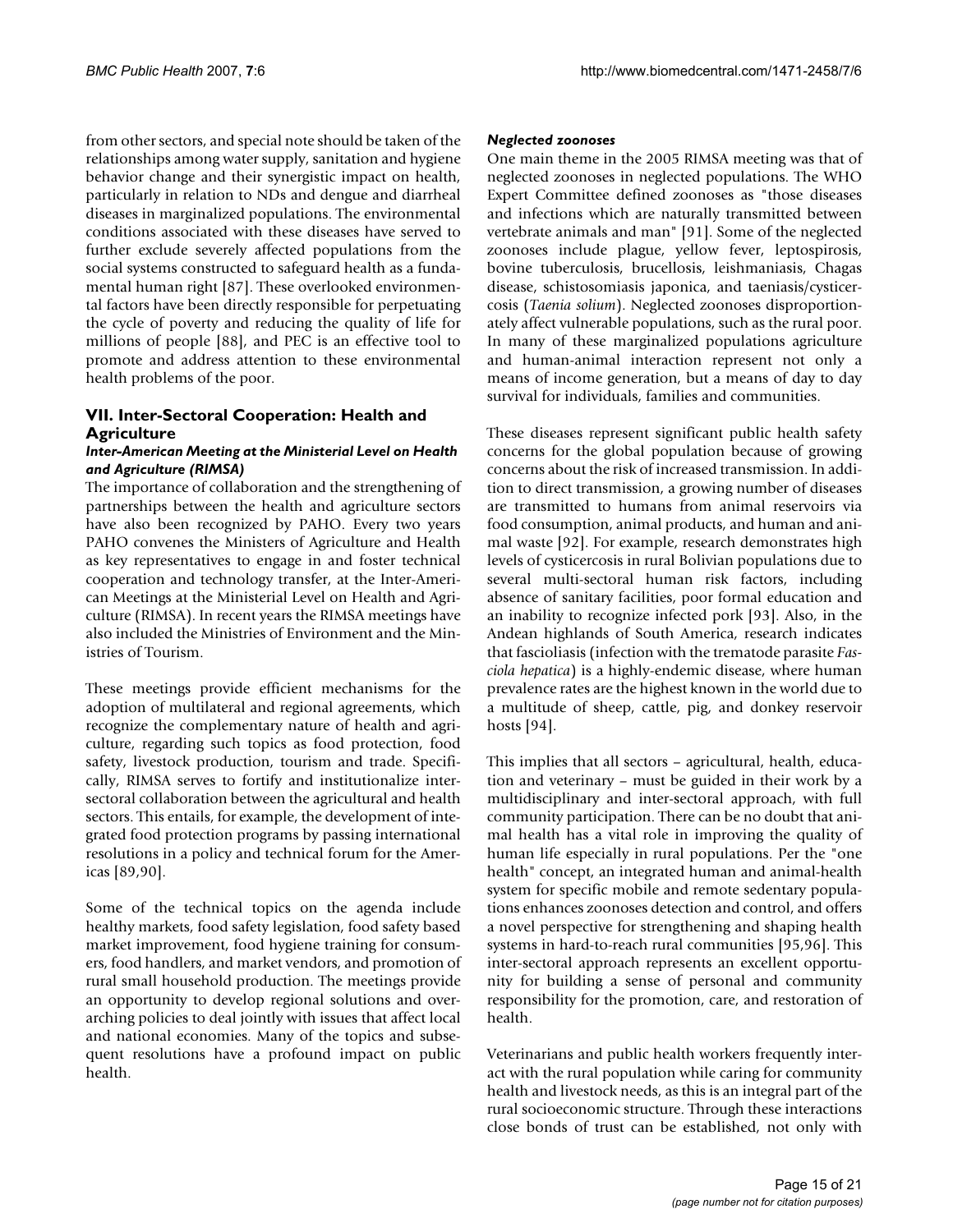farmers, but with entire families and the community. These individuals are well placed to enlist community participation in a variety of veterinary and public health activities such as zoonoses control, hygiene programs, and sanitation activities.

To this end, the macro policy environment created by RIMSA has the potential to serve as an entry point to foster collaboration between the veterinary, agriculture sectors and the public health sector at the local level to address the NDs. In addition to promoting inter-sectoral collaboration in schools of veterinary medicine, some authors have called for the continuation and expansion of healtheducation programs to train veterinary personnel for work in other public health fields [97].

Because rural households have so many different sources of income, rural development policies must go beyond an agricultural or a singular sector approach. Instead, rural development and poverty must be addressed as part of a comprehensive integrated and inter-sectoral approach that encompasses the dynamics of rural life, taking into account the interactions between health, agriculture, animal food production, and development. The RIMSA meetings represent new opportunities at the policy level to combat the NDs as contributors to rural poverty and to foster rural development and inter-sectoral collaboration as a result of an increasingly dynamic agriculture sector, greater decentralization, and more forms of participatory governance.

# **VIII. Public Health and Human Rights**

Vulnerable groups often suffer discrimination within a society; among them are the victims of such NDs as leprosy and lymphatic filariasis. In addition, they are sometimes subject to inhuman or degrading treatment and restrictions regarding their freedom of movement and their right to live and work in a healthy environment. Such treatment constitutes a violation of their basic human rights and fundamental freedoms, including the right to health, understood as the right to enjoy (without discrimination) health services, facilities and goods that are available, accessible, and of good quality.

The vulnerability, powerlessness and abandonment that are frequently experienced by those living with NDs require urgent actions and strategies. Although legally protected by national and internationally recognized human rights instruments, the human rights of vulnerable populations, especially health-related rights, are often ignored. PAHO/WHO believes that understanding these rights and ensuring that they are respected according to international human rights obligations is an essential step in the treatment of epidemics, illnesses and disability and an integral part of the promotion and protection of public health and disease prevention. Thus, international human rights law is an essential tool that supports Member States with:

• The recognition, promotion and protection of the right to health and other health-related rights and fundamental freedoms, in accordance with international human rights instruments that have been ratified by PAHO/WHO Member States

• The improvement of living conditions and standards of care in health facilities and services

• The strengthening of national agencies responsible for monitoring compliance with international human rights norms (including the right to health), such as the Ombudsman offices

• The formulation/reform of health plans, policies and legislation according to international human rights norms and standards

• The collaboration with international human rights bodies such as the Inter-American Commission on Human Rights of the Organization of American States (OAS) and the UN Committee on Economic, Social and Cultural Rights and the UN Special Rapporteur on the Right to Health; particularly with regard to the full realization of the right to health in connection with other basic human rights and freedoms

• The adoption of legislative, judicial, administrative, educational and other means to promote and provide accessible primary health care, community based services, health facilities and goods

• The elimination of the stigma and discrimination associated with persons who are experiencing health problems, illnesses (including the stigmatized NDs), epidemics and disability

A more cohesive human rights strategy that is consistent with the international and regional human rights binding instruments and standards is essential to continue to develop the aforementioned actions and to formulate new initiatives on human rights according to WHO guidelines. In summary, the purposes of the aforementioned initiatives are to:

• Advance and clarify the conceptual framework of human rights law as an instrument that can be used in all aspects of PAHO's work and across the Organization in order to accomplish PAHO's mission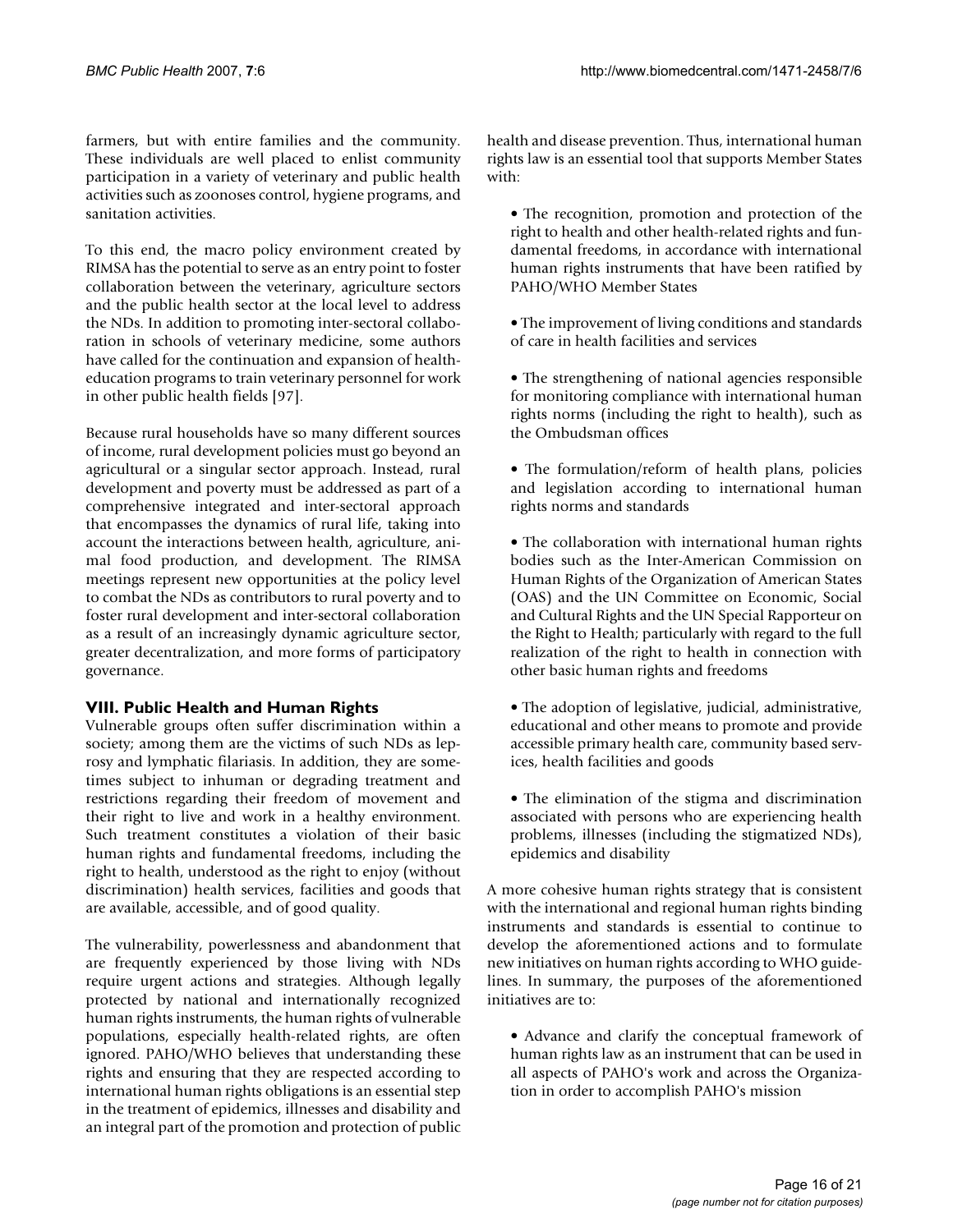• Ensure consistency in approaches, messages, human rights instruments and guidelines recommended by PAHO and WHO.

• Address the human rights and fundamental freedoms of vulnerable groups (in particular the right to health and health-related rights) in connection with health problems including NDs, illnesses, disability, epidemics, and access to health services.

# **Summary**

The persistence of the "vicious circle" between poverty and poor health demonstrates the importance of linking the activities of the health sector with those of other sectors such as education, housing, water and sanitation, labor, public works, transportation, agriculture, environment, and industry and using human rights norms and guidelines. The challenges presented by the prevention and control of the NDs present a significant opportunity to coordinate these sectors, with the goal of strengthening partnerships. It recognizes the synergistic impact across all sectors in improving health, and maintains that none of the health problems that affect a given population can be resolved and sustained exclusively by the health services system itself.

The foundation for this approach is the recognition that health is influenced by many factors, from genetic inheritance and individual behavior, to societal and family circumstances, and the social and physical environment. The intimate connection between health and the factors outside the purview of the health sector makes it an essential priority to pursue integration and establish inter-sectoral and inter-programmatic ties in order to further health development with equity and precision.

This paper has documented several success stories in the LAC region and provided examples of several PAHO initiatives and one World Bank initiative that have highlighted the importance of integrative and inter-sectoral approaches. At the national level, there is a great need to coordinate these initiatives with macro- and sectoral-level policy (e.g., sector-wide approaches). Coordination is necessary among the different international departments and agencies and within different levels of government, in order to sustain cooperation. There is still much to be learned about how to provide incentives for this coordination to take place [98].

Coordination and cooperation will be most effective if horizontal coordination takes place at all levels (global, national, local), and particularly at the local level, which should act as the focal point for defining needs and instigating change to the regional and national governments. Ministries of Health must also improve their capacity to

analyze and respond to the extra-sectoral factors driving health conditions and then offer alternatives for coordinating inter-sectoral action. This requires the adaptation or development of new technologies, the establishment of new organizational frameworks within the context of decentralization, emphasis on integration through primary care and health promotion, and the modification (growth) of the professional profile of health care workers by overall improvement of managerial, technical and political skills.

Refer to Figure 1 which illustrates the shift needed in policy frameworks from vertical to horizontal, integrated approaches to ND prevention, control and elimination, with an emphasis on community-level interventions. The figure highlights, as examples, the eight initiatives discussed in this document which can be incorporated with ND prevention, control and elimination.

In addition to these crucial changes within the health sector, other changes must be promoted. Public health data must be made more prominent on the national political agenda, and an effort must be made to encourage the interest and participation of other sectors in health-related matters. This, in turn, means enhancing the health sector's capacity for negotiation with the political, legislative, and budgetary sectors and the national press. In terms of policy instruments, re-channeling of government expenditures toward activities to protect and promote health for all (including neglected populations) is important, as is convincing donors to redirect their financial support toward solving environmental health problems identified through integrative and inter-sectoral efforts.

Although traditional technological tools exist to combat certain diseases and health conditions, it is the political and social commitment followed by the financial investments and innovative strategies that are necessary to take the process to a higher level. Effective sustainable development and the attainment of the MDGs is simply not possible without mechanisms related to State accountability (such as those established by human rights treaties) and a reduction in the burden of diseases that detract from worker productivity, take away educational opportunities and create chronic disability among the poorest segments of the population. Health, including its inter-sectoral and inter-programmatic dimensions, must be recognized as a crucial factor that contributes greatly to global social and economic development, as well as a fundamental right integral to the attainment of other basic human rights and liberties.

# **List of Abbreviations**

CDD. Community Driven Development.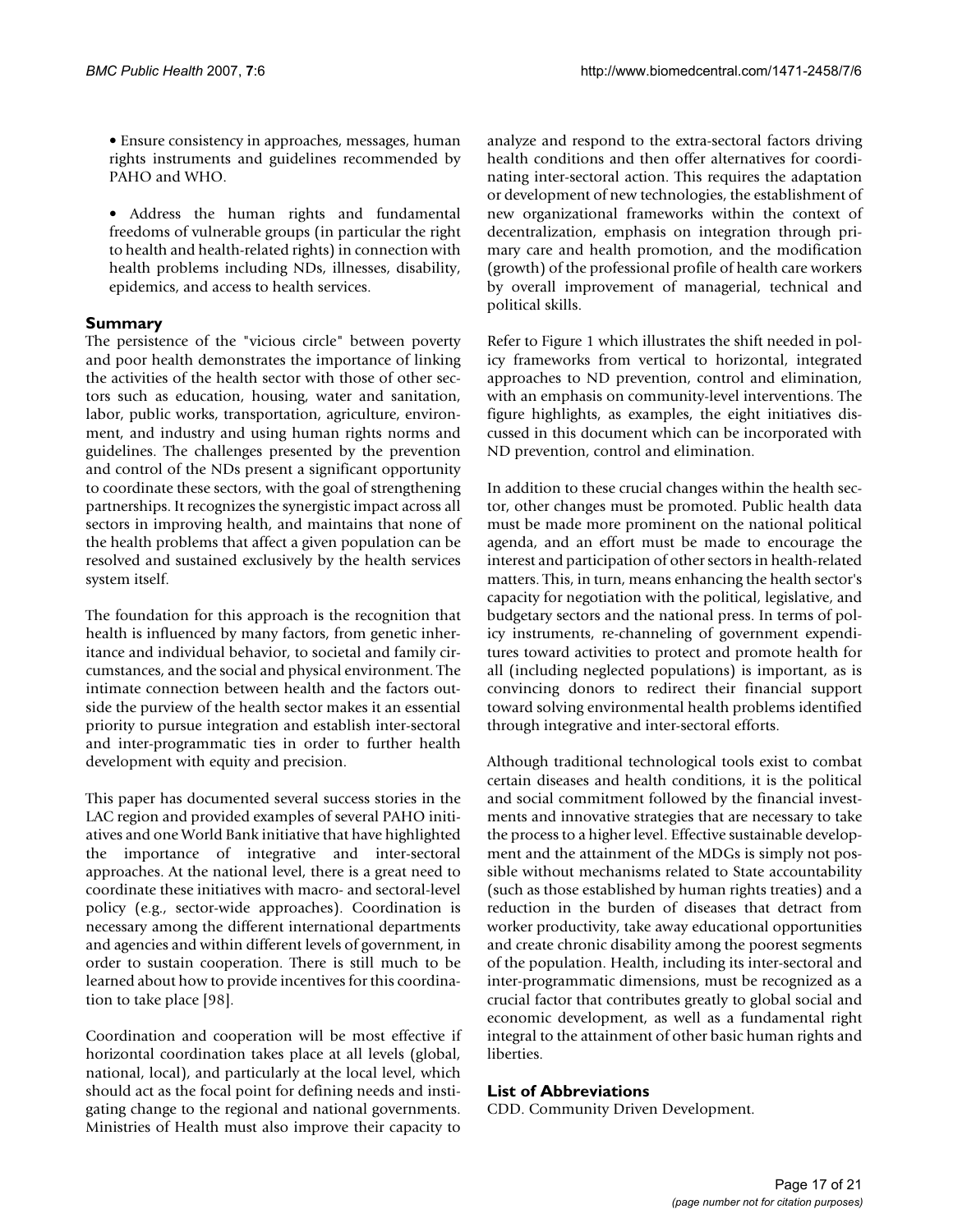

#### Figure 1

Shifting policy frameworks: an integrated, inter-sectoral approach to neglected diseases.

CEPIS. Pan American Center for Sanitary Engineering and Environmental Sciences.

DEC. Diethylcarbamazine.

HIPA. Health of the Indigenous Peoples of the Americas.

HIV/AIDS. Human Immunodeficiency Virus/Acquired Immunodeficiency Syndrome.

HMC. Healthy Municipalities and Communities.

HPS. Health-Promoting Schools.

IMCI. Integrated Management of Childhood Illnesses.

IUCN. World Conservation Union.

IWDI. Intermittent Wet/Dry Irrigation.

LAC. Latin America and Caribbean.

MDGs. Millennium Development Goals.

NDs. Neglected Diseases.

NGO. Non-governmental Organization.

OAS. Organization of American States.

PAHO. Pan American Health Organization.

PEC. Primary Environmental Care.

PHM. Productive and Healthy Municipalities.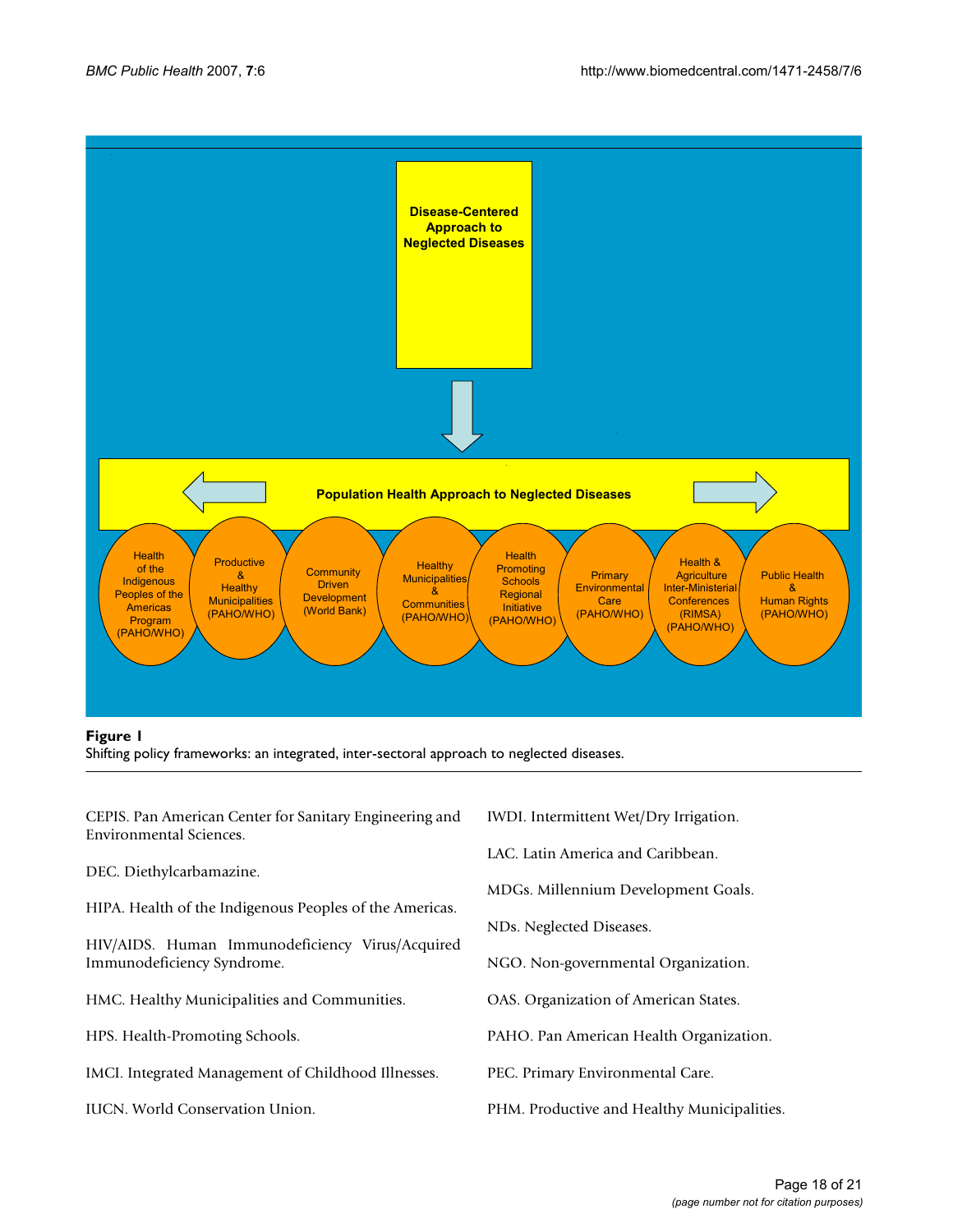RESSCA. Special Meeting of the Health Sector of Central America.

RIMSA. Inter-American Meetings at the Ministerial Level on Health and Agriculture.

SAFE. Surgery, Antibiotic Therapy, Facial Cleanliness, and Environmental Improvement.

SEGEPLAN. Secretary General of Development and Planning.

STI. Sexually Transmitted Infection.

UN. United Nations.

USAID. United States Agency for International Development.

WHO. World Health Organization.

#### **Competing interests**

The authors declare that though they are employees of the Pan American Health Organization and the World Health Organization, the contents of this paper are the sole responsibility of its authors and should not be construed as speaking for the policies of the Governing Council of the Pan American Health Organization and the World Health Organization. This paper is a contribution on the important opportunities arising from inter-sectoral and inter-programmatic dialogue to further international public health programs.

### **Authors' contributions**

MRP conceived the idea of the paper in collaboration with JPE, and is the principle conceptual author. JCH wrote the early drafts of the paper with editing by JPE. RR, JV, MTC, JIS, and MAG later wrote and edited their respective sections of the paper, and SKA added additional content and edited later versions of the document. All authors reviewed and approved the final version of the paper.

#### **Acknowledgements**

We thank Jose Luis Di Fabio, Heidi V. Jimenez, Albino Jose Belotto, and Luis A. Cassanha Galvão for their helpful comments and suggestions. We also thank PAHO's Office of Legal Affairs, Area of Health Services Delivery and Technology, Area of Environmental Health and Sustainable Development, and the Communicable Diseases and Veterinary Public Health Units for their input and participation. JPE and SKA also thank Stephen Corber, formerly PAHO's Area Manager for Health Surveillance and Disease Management, for encouragement to pursue this work. We also thank Monica Palak and Sabrina Malkani for their efforts editing and formatting the paper.

#### **References**

1. United Nations Development Programme: *Human Development Report 2000* New York; 2000.

- 2. Pan American Health Organization, Area of Health Analysis and Information Systems (AIS): *Health Situation in the Americas Basic Indicators 2005* Washington, DC; 2005.
- 3. World Bank: **PovertyNet.** [\[http://www.worldbank.org/poverty/](http://www.worldbank.org/poverty/)].<br>4. United Nations Development Programme: Human Developmer
- 4. United Nations Development Programme: *Human Development Report 1998* New York; 1998.
- 5. United Nations Development Programme: *Human Development Report 1999* New York; 1999.
- 6. World Bank: *World Development Report 2000/2001* Washington, D.C; 2000.
- 7. United Nations Children's Fund: *The State of the World's Children 1999* New York; 1999.
- 8. World Health Organization: *The World Health Report 2000. Health Systems: Improving Performance* 2000 [\[http://www.who.int/whr/2000\]](http://www.who.int/whr/2000). Geneva
- 9. African Development Bank, European Bank for Reconstruction and Development, Inter-American Development Bank, International Monetary Fund World Bank: **Global poverty report 2000.** *G8 Summit: 23 July 2000; Okinawa, Japan* [[http://www.adb.org/docu](http://www.adb.org/documents/reports/global_poverty/2000/G8_2000.pdf) [ments/reports/global\\_poverty/2000/G8\\_2000.pdf\]](http://www.adb.org/documents/reports/global_poverty/2000/G8_2000.pdf).
- 10. Collier P: *Breaking the Conflict Trap: Civil War and Development Policy* Washington D.C.: World Bank; 2003.
- 11. Stewart F: **[Root causes of violent conflict in developing coun](http://www.ncbi.nlm.nih.gov/entrez/query.fcgi?cmd=Retrieve&db=PubMed&dopt=Abstract&list_uids=11834564)[tries.](http://www.ncbi.nlm.nih.gov/entrez/query.fcgi?cmd=Retrieve&db=PubMed&dopt=Abstract&list_uids=11834564)** *BMJ* 2002, **324:**342-345.
- 12. Nafziger EW, Auvinen J: **The economic causes of humanitarian emergencies.** In *War, Hunger and Displacement: The Origin of Humanitarian Emergencies* Edited by: Nafziger EW, Stewart F, and Vayrynen R. Oxford: Oxford University Press; 2000:91-145.
- 13. Homer-Dixon T: **Environmental scarcities and violent conflict: evidence from cases.** *Int Secur* 1994, **19:**5-40.
- 14. Kaplan R: **The coming anarchy: how scarcity, crime, overpopulation and disease are threatening the social fabric of our planet.** *Atlantic Monthly* 1994:44-74.
- 15. Swain A: **Water scarcity as a source of crisis.** In *War, Hunger and Displacement: The Origin of Humanitarian Emergencies* Edited by: Nafziger EW, Stewart F, Vayrynen R. Oxford: Oxford University Press; 2000:179-205.
- 16. U.S. Government: *The National Security Strategy of the United States (NSS)* 2000 [<http://www.whitehouse.gov/nsc/nss.html>]. Washington, DC
- 17. Rosegrant MW, Paisner MS, Meijer S, Witcover J: *Global Food Projections 2020: Emerging Trends and Alternative Futures* Washington D.C.: International Food Policy and Research Institute; 2001.
- 18. Pinstrup-Andersen P: **Eradicating poverty and hunger as a national security issue for the United States.** *ESCP Report* 2003, **9:**22-27.
- 19. World Health Organization: *World Health Report 2002* Geneva; 2002.
- 20. Brooker S, Alexander N, Geiger S, Moyeed RA, Stander J, Fleming F, Hotez PJ, Correa-Oliveira R, Bethony J: **[Contrasting patterns in](http://www.ncbi.nlm.nih.gov/entrez/query.fcgi?cmd=Retrieve&db=PubMed&dopt=Abstract&list_uids=16814294) [the small-scale heterogeneity of human helminth infections](http://www.ncbi.nlm.nih.gov/entrez/query.fcgi?cmd=Retrieve&db=PubMed&dopt=Abstract&list_uids=16814294) [in urban and rural environments in Brazil.](http://www.ncbi.nlm.nih.gov/entrez/query.fcgi?cmd=Retrieve&db=PubMed&dopt=Abstract&list_uids=16814294)** *Int J Parasitol* 2006, **36:**1143-1151.
- 21. Ehrenberg JP, Ault SK: **[Debate: Neglected diseases of neglected](http://www.ncbi.nlm.nih.gov/entrez/query.fcgi?cmd=Retrieve&db=PubMed&dopt=Abstract&list_uids=16283932) [populations: Thinking to reshape the determinants of health](http://www.ncbi.nlm.nih.gov/entrez/query.fcgi?cmd=Retrieve&db=PubMed&dopt=Abstract&list_uids=16283932) [in Latin America and the Caribbean.](http://www.ncbi.nlm.nih.gov/entrez/query.fcgi?cmd=Retrieve&db=PubMed&dopt=Abstract&list_uids=16283932)** *BMC Public Health* 2005, **5:**. (11 November 2005)
- 22. Editorial: *Lancet* **364:**1993-1994. 4 December 2004
- 23. World Health Organization: *Report of the Third Global Meeting of the Partner's for Parasite Control: Deworming for Health and Development* Geneva; 2005.
- 24. Awasthi S, Pande VK, Fletcher RH: **[Effectiveness and cost-effec](http://www.ncbi.nlm.nih.gov/entrez/query.fcgi?cmd=Retrieve&db=PubMed&dopt=Abstract&list_uids=10745385)[tiveness of albendazole in improving nutritional status of](http://www.ncbi.nlm.nih.gov/entrez/query.fcgi?cmd=Retrieve&db=PubMed&dopt=Abstract&list_uids=10745385)** [pre-school children in urban slums.](http://www.ncbi.nlm.nih.gov/entrez/query.fcgi?cmd=Retrieve&db=PubMed&dopt=Abstract&list_uids=10745385) **37:**804-806.
- 25. Mascie-Taylor CG, Alam M, Montanari RM, Karim R, Ahmed T, Karim E, Akhtar S: **[A study of the cost-effectiveness of selective](http://www.ncbi.nlm.nih.gov/entrez/query.fcgi?cmd=Retrieve&db=PubMed&dopt=Abstract&list_uids=10207355) [health interventions for the control of intestinal parasites in](http://www.ncbi.nlm.nih.gov/entrez/query.fcgi?cmd=Retrieve&db=PubMed&dopt=Abstract&list_uids=10207355) [rural Bangladesh.](http://www.ncbi.nlm.nih.gov/entrez/query.fcgi?cmd=Retrieve&db=PubMed&dopt=Abstract&list_uids=10207355)** *J Parasitol* 1999, **85:**6-11.
- <span id="page-18-0"></span>26. Simeon DT, Grantham-McGregor SM, Callender JE, Wong MS: **Treatment of** *Trichuris trichiura* **[infection improves growth,](http://www.ncbi.nlm.nih.gov/entrez/query.fcgi?cmd=Retrieve&db=PubMed&dopt=Abstract&list_uids=7616304) [spelling scores and school attendance in some children.](http://www.ncbi.nlm.nih.gov/entrez/query.fcgi?cmd=Retrieve&db=PubMed&dopt=Abstract&list_uids=7616304)** *J Nutr* 1995, **125:**1875-1883.
- 27. Dunford C, Mknelly B: **Best practices: using microfinance to improve health and nutrition security.** *Global Health Council Health Link* 2002, **118:**9-22.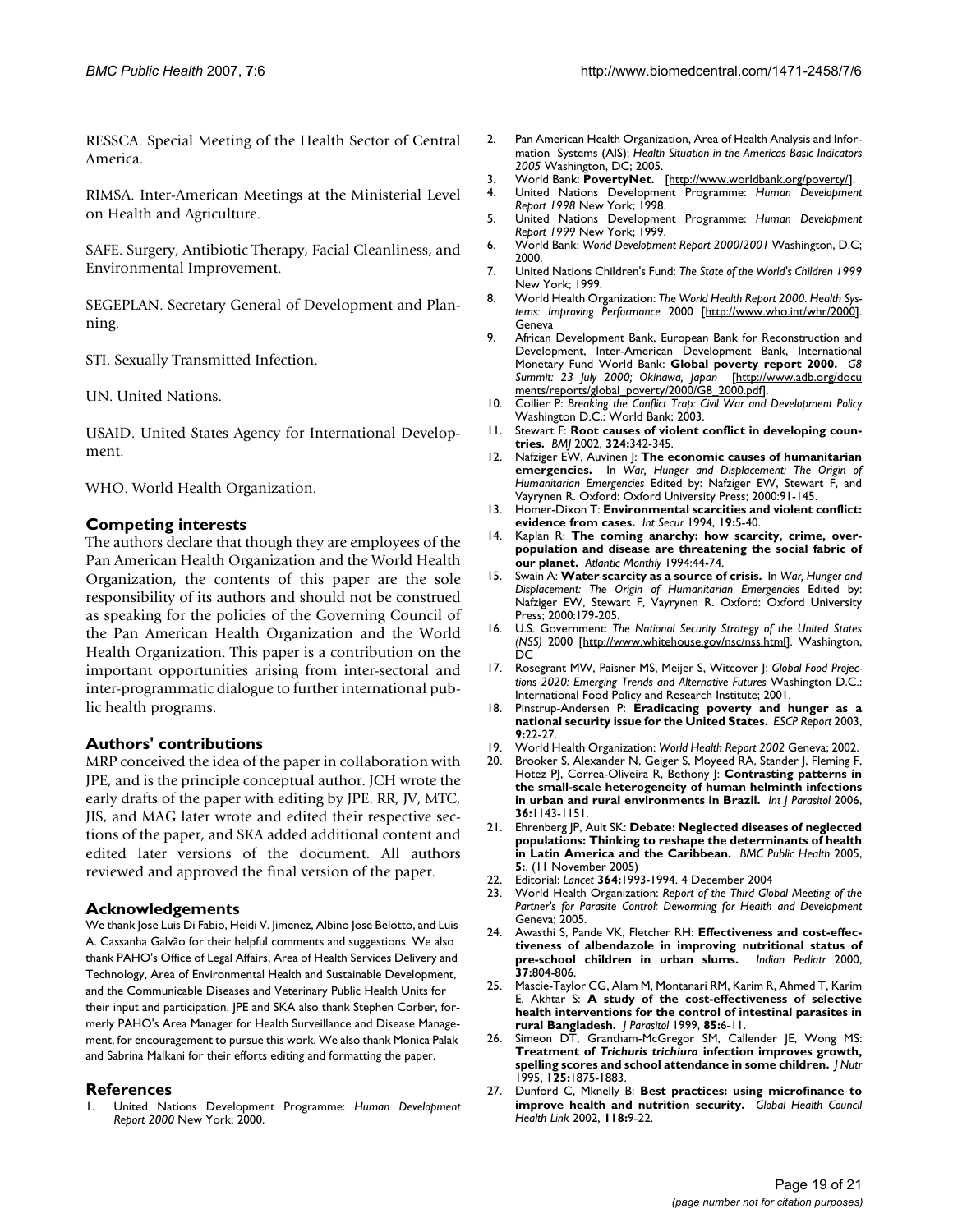- 28. Ezeamama AE, Friedman JF, Remigio OM, Acosta LP, Kurtis JD, Mor V, McGarvey ST: **[Functional significance of low-intensity](http://www.ncbi.nlm.nih.gov/entrez/query.fcgi?cmd=Retrieve&db=PubMed&dopt=Abstract&list_uids=16288383) [polyparasite helminth infections in anemia.](http://www.ncbi.nlm.nih.gov/entrez/query.fcgi?cmd=Retrieve&db=PubMed&dopt=Abstract&list_uids=16288383)** *J Infect Dis* 2005, **192:**2160-2170.
- 29. Stoltzfus RJ, Dreyfuss ML, Chwaya HM, Albonico M: **[Hookworm](http://www.ncbi.nlm.nih.gov/entrez/query.fcgi?cmd=Retrieve&db=PubMed&dopt=Abstract&list_uids=9279058) [control as a strategy to prevent iron deficiency.](http://www.ncbi.nlm.nih.gov/entrez/query.fcgi?cmd=Retrieve&db=PubMed&dopt=Abstract&list_uids=9279058)** *Nutr Rev* 1997, **55:**223-232.
- 30. Yamey G: **[The world's most neglected diseases.](http://www.ncbi.nlm.nih.gov/entrez/query.fcgi?cmd=Retrieve&db=PubMed&dopt=Abstract&list_uids=12142292)** *BMJ* 2002, **325:**176-177.
- 31. Webb K, Hawe P, Noort M: **[Collaborative inter-sectoral](http://www.ncbi.nlm.nih.gov/entrez/query.fcgi?cmd=Retrieve&db=PubMed&dopt=Abstract&list_uids=11380051) [approaches to nutrition in a community on the urban fringe.](http://www.ncbi.nlm.nih.gov/entrez/query.fcgi?cmd=Retrieve&db=PubMed&dopt=Abstract&list_uids=11380051)** *Health Educ Behav* 2001, **28:**306-318.
- 32. Utzinger J, de Savigny D: **[Control of neglected tropical diseases:](http://www.ncbi.nlm.nih.gov/entrez/query.fcgi?cmd=Retrieve&db=PubMed&dopt=Abstract&list_uids=16435910) [integrated chemotherapy and beyond.](http://www.ncbi.nlm.nih.gov/entrez/query.fcgi?cmd=Retrieve&db=PubMed&dopt=Abstract&list_uids=16435910)** *PLoS Med* 2006, **3(5):**e112-.
- 33. World Health Organization: *Prevention and Control of Schistosomiasis and Soil-Transmitted Helminthiasis. WHO Tech Rep Ser* 2002, **912:**.
- 34. Hotez PJ, Molyneux DH, Fenwick A, Ottesen E, Sachs SE, Sachs JD: **[Incorporating a rapid-impact package for neglected tropical](http://www.ncbi.nlm.nih.gov/entrez/query.fcgi?cmd=Retrieve&db=PubMed&dopt=Abstract&list_uids=16435908) diseases with programs for HIV/AIDS, tuberculosis, and [malaria.](http://www.ncbi.nlm.nih.gov/entrez/query.fcgi?cmd=Retrieve&db=PubMed&dopt=Abstract&list_uids=16435908)** *PLoS Med* 2006, **3:**e102-0584.
- 35. Lammie PJ, Fenwick A, Utzinger J: **[A blueprint for success: inte](http://www.ncbi.nlm.nih.gov/entrez/query.fcgi?cmd=Retrieve&db=PubMed&dopt=Abstract&list_uids=16713738)[gration of neglected tropical disease control programmes.](http://www.ncbi.nlm.nih.gov/entrez/query.fcgi?cmd=Retrieve&db=PubMed&dopt=Abstract&list_uids=16713738)** *Trends Parasitol* 2006, **22:**313-321.
- 36. Waddell S, Brown D: **Fostering inter-sectoral partnering: a guide to promoting cooperation among government, business, and civil society actors.** *Institute for Development Research Reports* 1997, **13:**1-22.
- 37. Charles C, McNulty S, Pennell J: **Partnering for results: a user's guide to inter-sectoral partnering.** *U.S. Agency for International Development. Mission's Directors' Conference: November 1998; Washington, D.C* [<http://www.usaid.gov/pubs/isp/handbook/guide.html>].
- 38. Pan American Health Organization: *Health of the Indigenous Peoples of the Americas Program. Proposal: Lines of Work and Action Plan 2005– 2015* Washington, DC; 2004.
- 39. Miranda RA, Xavier FB, Menezes RC: **[Intestinal parasitism in a](http://www.ncbi.nlm.nih.gov/entrez/query.fcgi?cmd=Retrieve&db=PubMed&dopt=Abstract&list_uids=9761604) [Parakana indigenous community in southwestern Para](http://www.ncbi.nlm.nih.gov/entrez/query.fcgi?cmd=Retrieve&db=PubMed&dopt=Abstract&list_uids=9761604) [State, Brazil.](http://www.ncbi.nlm.nih.gov/entrez/query.fcgi?cmd=Retrieve&db=PubMed&dopt=Abstract&list_uids=9761604)** *Cad Saude Publica* 1998, **14:**507-511.
- 40. Ferreira CS, Camargo LM, Moitinho M, de Azevedo RA: **Intestinal parasites in Iaualapiti Indians from Xingu Park, Mato Grosso, Brazil.** *Memorias Instituto Oswaldo Cruz* 1991, **86:**441-442.
- 41. Fontbonne A, Freese-De-Carvalho E, Acioli MD, Sa GA, Cesse EA: **[Risk factors for multiple intestinal parasites in an indigenous](http://www.ncbi.nlm.nih.gov/entrez/query.fcgi?cmd=Retrieve&db=PubMed&dopt=Abstract&list_uids=11283767) [community of the state of Pernambuco, Brazil.](http://www.ncbi.nlm.nih.gov/entrez/query.fcgi?cmd=Retrieve&db=PubMed&dopt=Abstract&list_uids=11283767)** *Cad Saude Publica* 2001, **17:**367-373.
- 42. Keiser J, Utzinger J: **[Emerging foodborne trematodiasis.](http://www.ncbi.nlm.nih.gov/entrez/query.fcgi?cmd=Retrieve&db=PubMed&dopt=Abstract&list_uids=16318688)** *Emerg Infect Dis* 2005, **11:**1507-1514 [[http://www.cdc.gov/ncidod/EID/](http://www.cdc.gov/ncidod/EID/vol11no10/05-0614.htm#cit) [vol11no10/05-0614.htm#cit](http://www.cdc.gov/ncidod/EID/vol11no10/05-0614.htm#cit)].
- 43. Beltrame A, Scolari C, Torti C, Urbani C: **[Soil-transmitted](http://www.ncbi.nlm.nih.gov/entrez/query.fcgi?cmd=Retrieve&db=PubMed&dopt=Abstract&list_uids=12701374) [helminth \(STH\) infections in an indigenous community in](http://www.ncbi.nlm.nih.gov/entrez/query.fcgi?cmd=Retrieve&db=PubMed&dopt=Abstract&list_uids=12701374) Ortigueira, Parana, Brazil and relationship with nutritional [status.](http://www.ncbi.nlm.nih.gov/entrez/query.fcgi?cmd=Retrieve&db=PubMed&dopt=Abstract&list_uids=12701374)** *Parassitologia* 2002, **44:**137-139.
- 44. Scolari C, Torti C, Beltrame A, Matteelli A, Castelli F, Gulletta M, Ribas M, Morana S, Urbani C: **[Prevalence and distribution of soil](http://www.ncbi.nlm.nih.gov/entrez/query.fcgi?cmd=Retrieve&db=PubMed&dopt=Abstract&list_uids=10810031) [transmitted helminth infections in indigenous schoolchil](http://www.ncbi.nlm.nih.gov/entrez/query.fcgi?cmd=Retrieve&db=PubMed&dopt=Abstract&list_uids=10810031)dren in Ortigueira, State of Parana, Brazil: implications for [control.](http://www.ncbi.nlm.nih.gov/entrez/query.fcgi?cmd=Retrieve&db=PubMed&dopt=Abstract&list_uids=10810031)** *Trop Med Int Health* 2000, **5:**302-307.
- 45. International Fund for Agricultural Devleopment: *Regional Strategy Paper: Strategy for Rural Poverty Reduction Latin America and the Caribbean* 2002 [\[http://www.ifad.org/operations/regional/2002/pl/](http://www.ifad.org/operations/regional/2002/pl/PLeng.pdf) [PLeng.pdf](http://www.ifad.org/operations/regional/2002/pl/PLeng.pdf)]. Rome
- 46. World Bank: *Reaching the Rural Poor: A Rural Development Strategy for the Latin American and Caribbean Region* Washington, D.C; 2002.
- 47. Valdes A, Wiens T: **Rural poverty in Latin America and the Caribbean.** In *Proceedings of the Second Annual Bank Conference on Development in Latin America and the Caribbean: 30 May 1996; Washington DC* Washington D.C: World Bank; 1996.
- 48. Kostov P, Lingard J: *Integrated Rural Development Do We Need a New Approach?* 2000 [\[http://econwpa.wustl.edu/eps/othr/papers/0409/](http://econwpa.wustl.edu/eps/othr/papers/0409/0409006.pdf) [0409006.pdf\]](http://econwpa.wustl.edu/eps/othr/papers/0409/0409006.pdf). Belfast: Queen's University
- 49. Morales AJ: **Productive municipalities and food security at the local level.** *Provisional Agenda Item 12 at the PAHO XII Inter-American Meeting, at the Ministerial Level, on Health and Agriculture: 2–4 May 2001; Sao Paulo, Brazil* [\[http://www.paho.org/english/ad/dpc/vp/](http://www.paho.org/english/ad/dpc/vp/rimsa12_19-e.pdf) [rimsa12\\_19-e.pdf\]](http://www.paho.org/english/ad/dpc/vp/rimsa12_19-e.pdf).
- 50. Keiser J, Casto MC, Maltese MF, Bos R, Tanner M, Singer BH, Utzinger J: **[Effect of irrigation and large dams on the burden of](http://www.ncbi.nlm.nih.gov/entrez/query.fcgi?cmd=Retrieve&db=PubMed&dopt=Abstract&list_uids=15827275) [malaria on a global regional scale.](http://www.ncbi.nlm.nih.gov/entrez/query.fcgi?cmd=Retrieve&db=PubMed&dopt=Abstract&list_uids=15827275)** *Am J Trop Med Hyg* 2005, **72:**392-406.
- 51. Alemayehu T, Ye-ebiyo Y, Ghebreyesus TA, Witten KH, Bosman A, Teklehaimanot A: **[Malaria, schistosomiasis, and intestinal](http://www.ncbi.nlm.nih.gov/entrez/query.fcgi?cmd=Retrieve&db=PubMed&dopt=Abstract&list_uids=10376281) [helminths in relation to microdams in Tigray, northern Ethi](http://www.ncbi.nlm.nih.gov/entrez/query.fcgi?cmd=Retrieve&db=PubMed&dopt=Abstract&list_uids=10376281)[opia.](http://www.ncbi.nlm.nih.gov/entrez/query.fcgi?cmd=Retrieve&db=PubMed&dopt=Abstract&list_uids=10376281)** *Parassitologia* 1998, **40:**259-267.
- 52. Steinmann P, Keiser J, Bos R, Tanner M, Utzinger J: **[Schistosomiasis](http://www.ncbi.nlm.nih.gov/entrez/query.fcgi?cmd=Retrieve&db=PubMed&dopt=Abstract&list_uids=16790382) [and water resources development: systematic review, meta](http://www.ncbi.nlm.nih.gov/entrez/query.fcgi?cmd=Retrieve&db=PubMed&dopt=Abstract&list_uids=16790382)[analysis, and estimates of people at risk.](http://www.ncbi.nlm.nih.gov/entrez/query.fcgi?cmd=Retrieve&db=PubMed&dopt=Abstract&list_uids=16790382)** *Lancet Infect Dis* 2006, **6:**411-425.
- 53. Keiser J, Utzinger J, Singer BH: **[The potential of intermittent irri](http://www.ncbi.nlm.nih.gov/entrez/query.fcgi?cmd=Retrieve&db=PubMed&dopt=Abstract&list_uids=12542191)[gation for increasing rice yields, lowering water consump](http://www.ncbi.nlm.nih.gov/entrez/query.fcgi?cmd=Retrieve&db=PubMed&dopt=Abstract&list_uids=12542191)tion, reducing methane emissions, and controlling malaria in [African rice fields.](http://www.ncbi.nlm.nih.gov/entrez/query.fcgi?cmd=Retrieve&db=PubMed&dopt=Abstract&list_uids=12542191)** *J Am Mosq Control Assoc* 2002, **18:**329-340.
- Qunhua L, Xin K, Changzhi C, Shengzheng F, Yan L, Rongzhi H, Zhihua Z, Gibson G, Wenmin K: **[New irrigation methods sustain](http://www.ncbi.nlm.nih.gov/entrez/query.fcgi?cmd=Retrieve&db=PubMed&dopt=Abstract&list_uids=14732245) [malaria control in Sichuan Province, China.](http://www.ncbi.nlm.nih.gov/entrez/query.fcgi?cmd=Retrieve&db=PubMed&dopt=Abstract&list_uids=14732245)** *Acta Trop* 2004, **89:**241-247.
- <span id="page-19-0"></span>55. Vittor AY, Gilman RH, Tielsch J, Glass G, Shields T, Lozano WS, Pinedo-Cancio V, Patz A: **The effect of deforestation on the human-biting rate of** *Anopheles darlingi***[, the primary vector](http://www.ncbi.nlm.nih.gov/entrez/query.fcgi?cmd=Retrieve&db=PubMed&dopt=Abstract&list_uids=16407338) [of Falciparum malaria in the Peruvian Amazon.](http://www.ncbi.nlm.nih.gov/entrez/query.fcgi?cmd=Retrieve&db=PubMed&dopt=Abstract&list_uids=16407338)** *Am J Trop Med Hyg* 2006, **74:**3-11.
- 56. de Castro MC, Monte-Mor RL, Sawyer DO, Singer BH: **[Malaria risk](http://www.ncbi.nlm.nih.gov/entrez/query.fcgi?cmd=Retrieve&db=PubMed&dopt=Abstract&list_uids=16461902) [on the Amazon frontier.](http://www.ncbi.nlm.nih.gov/entrez/query.fcgi?cmd=Retrieve&db=PubMed&dopt=Abstract&list_uids=16461902)** *PNAS* 2006, **103:**2452-2457.
- 57. Berkman DS, Lescano AG, Gilman RH, Lopez SL, Black MM: **[Effects](http://www.ncbi.nlm.nih.gov/entrez/query.fcgi?cmd=Retrieve&db=PubMed&dopt=Abstract&list_uids=11867110) [of stunting, diarrhoeal disease, and parasitic infection during](http://www.ncbi.nlm.nih.gov/entrez/query.fcgi?cmd=Retrieve&db=PubMed&dopt=Abstract&list_uids=11867110) [infancy on cognition in late childhood: a follow up study.](http://www.ncbi.nlm.nih.gov/entrez/query.fcgi?cmd=Retrieve&db=PubMed&dopt=Abstract&list_uids=11867110)** *Lancet* 2002, **359:**564-571.
- 58. Vosti SA: **[Malaria among gold miners in southern Para, Brazil:](http://www.ncbi.nlm.nih.gov/entrez/query.fcgi?cmd=Retrieve&db=PubMed&dopt=Abstract&list_uids=2363060) [estimates of determinants and individual costs.](http://www.ncbi.nlm.nih.gov/entrez/query.fcgi?cmd=Retrieve&db=PubMed&dopt=Abstract&list_uids=2363060)** *Soc Sci Med* 1990, **30:**1097-1105.
- 59. Fazen LE, Anderson RI, Marroquin HF, Arthes FG, Buck AA: **[Onchocerciasis in Guatemala. I. Epidemiological studies of](http://www.ncbi.nlm.nih.gov/entrez/query.fcgi?cmd=Retrieve&db=PubMed&dopt=Abstract&list_uids=1111355) [microfilaria.](http://www.ncbi.nlm.nih.gov/entrez/query.fcgi?cmd=Retrieve&db=PubMed&dopt=Abstract&list_uids=1111355)** *Am J Trop Med Hyg* 1975, **24:**52-57.
- 60. Tanumihardo SA, Permaeish MD: **[Vitamin A status and hemo](http://www.ncbi.nlm.nih.gov/entrez/query.fcgi?cmd=Retrieve&db=PubMed&dopt=Abstract&list_uids=15054437)[globin concentrations are improved in Indonesian children](http://www.ncbi.nlm.nih.gov/entrez/query.fcgi?cmd=Retrieve&db=PubMed&dopt=Abstract&list_uids=15054437) [with Vitamin A and de-worming interventions.](http://www.ncbi.nlm.nih.gov/entrez/query.fcgi?cmd=Retrieve&db=PubMed&dopt=Abstract&list_uids=15054437)** *Eur J Clin Nutr* 2004, **58:**1223-1230.
- 61. Zavaleta N, Caufield LE, Garcia T: **[Changes in iron status during](http://www.ncbi.nlm.nih.gov/entrez/query.fcgi?cmd=Retrieve&db=PubMed&dopt=Abstract&list_uids=10731503) [pregnancy in Peruvian women receiving prenatal iron and](http://www.ncbi.nlm.nih.gov/entrez/query.fcgi?cmd=Retrieve&db=PubMed&dopt=Abstract&list_uids=10731503) [folic acid supplements with or without zinc.](http://www.ncbi.nlm.nih.gov/entrez/query.fcgi?cmd=Retrieve&db=PubMed&dopt=Abstract&list_uids=10731503)** *Am J Clin Nutr* 2000, **71:**956-961.
- 62. Prasad AS: **[Zinc deficiency.](http://www.ncbi.nlm.nih.gov/entrez/query.fcgi?cmd=Retrieve&db=PubMed&dopt=Abstract&list_uids=12595353)** *BMJ* 2003, **326:**409.
- 63. World Bank: **Community driven development approaches in housing sector projects in transition economies.** *Social Development Notes: Community Driven Development and Urban Services for the Poor* 2004, **71:** [\[http://www.worldbank.org/urban/upgrading/docs/](http://www.worldbank.org/urban/upgrading/docs/CDD/cdd-eca-Housing.pdf) [CDD/cdd-eca-Housing.pdf\]](http://www.worldbank.org/urban/upgrading/docs/CDD/cdd-eca-Housing.pdf).
- 64. Amazigo UV, Obono M, Dadzie KY, Remme J, Jiya J, Ndyomugyenyi R, Roungou JB, Noma M, Seketeli A: **Monitoring communitydirected treatment programmes for sustainability: lessons from the African Programme for Onchocerciasis Control (APOC).** *Ann Trop Med Parasitol* 2002, **96 Suppl 1(Suppl 1):**S75-S92.
- 65. Pan American Health Organization: *Healthy Municipalities and Communities. Mayors' Guide for Promoting Quality of Life* Washington, D.C; 2002.
- 66. World Health Organization: **4.4.3 Assessments of environmental health hazards (EHH): proposed programme budget** [[http://www.wpro.who.int/NR/rdonlyres/FA0188F6-](http://www.wpro.who.int/NR/rdonlyres/FA0188F6-960F-491E-A64E-D9892998A7FD/0/RC5203.pdf) [960F-491E-A64E-D9892998A7FD/0/RC5203.pdf\]](http://www.wpro.who.int/NR/rdonlyres/FA0188F6-960F-491E-A64E-D9892998A7FD/0/RC5203.pdf).
- 67. Pan American Health Organization/World Health Organization: **Planificacion local participativa.** In *PALTEX Health Promotion Series* Washington DC; 1999.
- 68. **Ottawa Charter for Health Promotion** *Adapted from the First International Conference on Health Promotion: 21 November 1986* [[http:/](http://www.who.int/hpr/NPH/docs/ottawa_charter_hp.pdf) [/www.who.int/hpr/NPH/docs/ottawa\\_charter\\_hp.pdf\]](http://www.who.int/hpr/NPH/docs/ottawa_charter_hp.pdf).
- 69. Health Promotion Project/Department of Health Ministry of Health: **Em Chopinzinho, a melhora qualidade de vida comecou no campo.** *Health Promotion Review* 1999, **1:**27-30.
- Pan American Health Organization: An Integrated, Multi-Disease Com*munity Based Approach in the Control of Soil-Transmitted Worms in Brazil* Washington, DC; 2002.